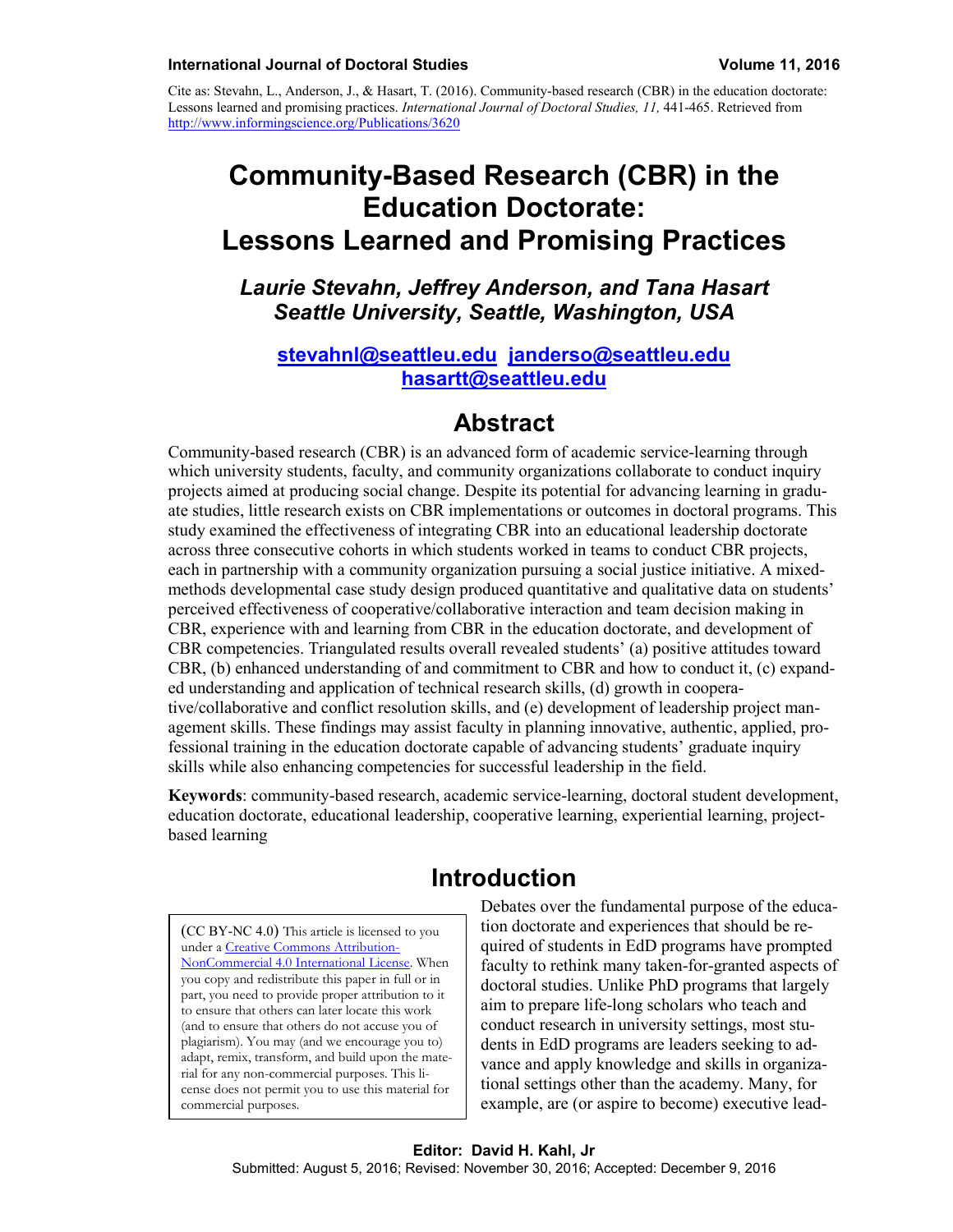ers who serve as superintendents, principals, or program administrators in P-12 education; student affairs administrators in higher education; or directors/coordinators of programs/divisions in business, government, social service agencies, foundations, nonprofits, or faith-based organizations. These professional roles especially require leadership skill sets that include inspiring shared mission/vision/values, facilitating and engaging in cooperative or collaborative teamwork to accomplish common goals, initiating and sustaining organizational learning for optimal effectiveness, managing interpersonal conflict constructively, creatively innovating into the future to meet changing needs, and constantly assessing progress along the way.

A particularly vexing issue in the EdD, therefore, is how to position and prepare students for doctoral inquiry that traditionally culminates in the dissertation. In fact, such inquiry is a hallmark of doctoral studies. One who attains the title of doctor—EdD or PhD—is expected to know how to access and review scholarly literature, conduct studies to advance knowledge, use the results to inform policy, and apply knowledge to practice. This distinguishes those who seek professional development through the terminal degree from those who seek training through workshops or other types of human resource development programs outside of the academy. Although all types of training aim to advance learning and equip participants with useful skills, the doctorate requires some type of focused in-depth research or inquiry formally reported, evaluated by scholarly standards, and available for public scrutiny; most other types of training do not. Yet, practitioner-scholars in EdD programs primarily will not be conducting and publishing research in their professional roles once the doctorate is earned. Instead, most will be engaged in the daily business of leading programs or organizations, gathering evidence of effectiveness, and using that evidence to shape policy and practice. A challenge for educators in EdD programs, therefore, is how to enable students to meet the challenges of rigorous scholarship required in graduate school while also supporting the development of real-world leadership skills applicable for high-quality practice in the organizations they serve.

We chose to integrate a cooperative form of community-based research (CBR) into our educational leadership doctorate during first-year coursework because of its potential to authentically engage students in practicing leadership, interpersonal, inquiry, and advocacy skills by partnering with a community organization to conduct research perceived to be important for advancing positive social change. Specifically, we wondered the extent to which engaging students at the onset of their doctoral studies in comprehensive, year-long, team-based CBR would enhance their learning and development. We hypothesized that CBR—an advanced form of service-learning would be developmentally appropriate for doctoral students in our EdD program at Seattle University, given their educational background (all with master's degrees), professional roles (most working full-time in mid-level executive leadership positions), and stage in life (many in the 30- 45 year age range with families of their own). Furthermore, faculty and institutional readiness in our context provided a supportive environment for pursuing CBR, as did the fact that most students who enter our EdD program bring strong interpersonal skills, sensitivity to cultural difference, and experience working with various agencies and organizations in the community.

This article describes our journey with integrating cooperative CBR into the education doctorate. Particularly, we share what we learned from conducting three separate implementations across three consecutive doctoral cohorts, and how our findings have influenced and informed program revisions toward creating a practitioner-scholar EdD model that nurtures pragmatic field-based professional practice as well as rigorous applied inquiry that meets doctoral degree expectations. We begin by briefly describing CBR, its theoretical foundations, and how cooperative learning informed our team-based implementation. We then provide an overview of the literature on CBR in doctoral programs, revealing vast variations in implementation, little information on best practices, and the need for systematic study of comprehensive applications to determine outcomes and factors that support success. After describing the research methods we used to examine our coop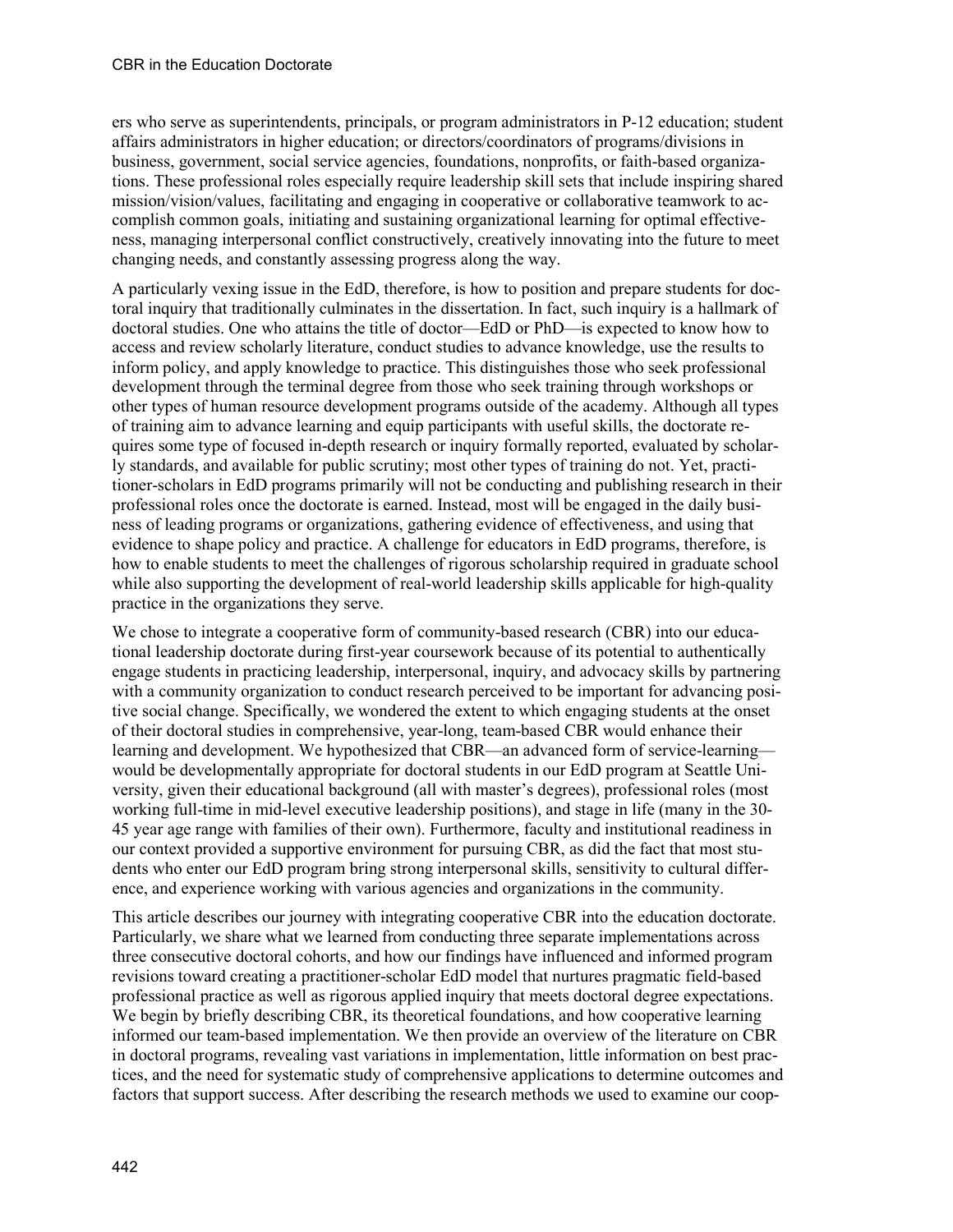erative CBR implementation, we present results, discuss overall effectiveness, revisit underlying theoretical foundations, note strengths and limitations, and suggest implications for current practice and future research. Finally, we consider the overall significance of our findings in light of transforming the EdD to better serve its practitioner-scholar purpose.

# **Cooperative Community-Based Research**

Our doctoral CBR implementation combined two distinctly recognized instructional approaches, both of which interface with the literatures on student-engaged learning, experiential learning, project-based learning, and academic service-learning. The first is CBR, itself a form of servicelearning, which provides theoretical grounding for structuring educational experiences aimed at transformative outcomes for those involved and the community at large (Strand, Marullo, Cutforth, Stoecker, & Donahue 2003). CBR directly and authentically connects students to community organizations that serve social change interests to conduct inquiry projects that advance such interests. While conducting CBR in partnership with such organizations, students also simultaneously develop knowledge, skills, and dispositions that support the accomplishment of targeted academic educational outcomes. The second instructional approach is cooperative learning, grounded by *social interdependence theory* (Deutsch, 1949a, 1949b, 2014; Johnson & R. Johnson, 1989, 2005, 2011) and *five basic elements* that reliably predict effective teamwork (Johnson & F. Johnson, 2017). Cooperative learning provides grounding for structuring CBR as a team endeavor. CBR, cooperative learning, and their underlying theoretical foundations are further elaborated in the sections that follow.

# *Community-Based Research (CBR)*

CBR is a form of service-learning that incorporates collective action, advocacy, critical reflection, and collaboration for the purpose of social change. CBR also is a model of inquiry in which faculty, students, and community partners collaborate to address community-identified questions or issues by jointly conducting research projects (Stocking & Cutforth, 2006). Strand et al. (2003) conclude that CBR is an "especially effective, powerful, and transformative kind of servicelearning pedagogy" (p. 121), and Porpora (1999) calls CBR the highest stage of service-learning. In fact, we intentionally choose to integrate CBR into our doctorate from among other instructional strategies because of its potential to support our university mission, which is "dedicated to educating the whole person, to professional formation, and to empowering leaders for a just and humane world" (Seattle University, 2016).

We adopted a CBR model based on three general principles described by Strand et al. (2003, p. 8) that differentiate it from other forms of research. First, CBR is a collaborative enterprise between academic researchers (professor and students) and community members. The strong emphasis on collaboration throughout this model underscores the fact that research questions to guide CBR emanate from the community, rather than the community serving as a lab for university-directed research. Second, CBR validates multiple sources of knowledge through collecting and disseminating information in diverse forms. Data are sought from a variety of sources and findings are shared using methods most effective for the communities that will use the results. Third, CBR is change-oriented and is guided by social justice goals. A CBR project is not complete when a final report has been written; knowledge gained through the research process must be applied to support the development of individuals, organizations, and the larger community.

# *Cooperative Learning*

We framed CBR as a cooperative group endeavor, with students participating in their CBR team of choice, each working with a community-based organization (CBO) to accomplish the mutual goal of successfully addressing the issue important to the CBO. Cooperative learning is an in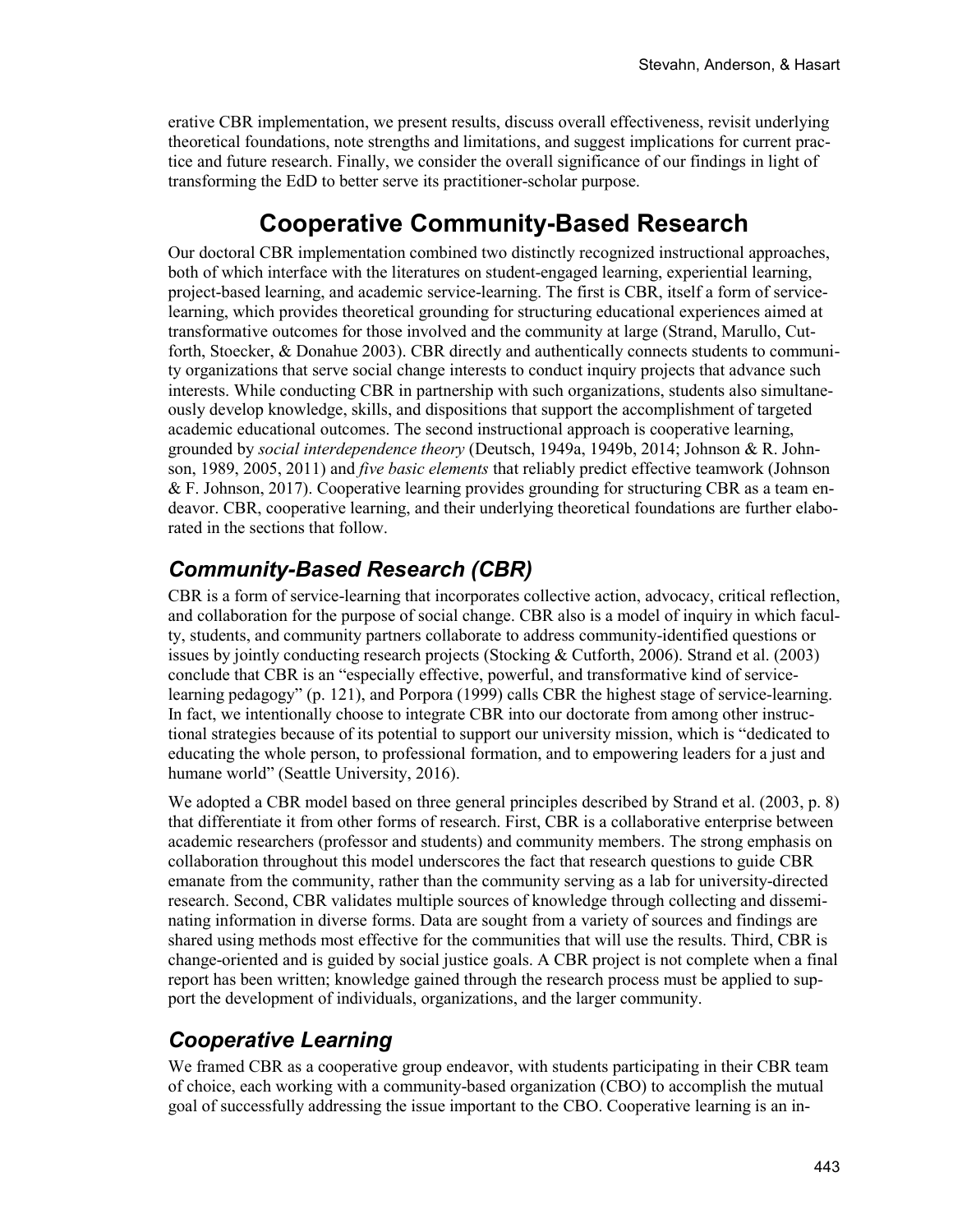structional approach in which students in small groups strive to achieve a common goal—in this case, a CBR project that provides useful information to the CBO for making social change. The goal itself is one that links participants together in positively interdependent ways—i.e., teammates need each other; no one person alone can carry out all of the tasks needed for team success. Instead, it takes everyone's coordinated contributions to complete the year-long CBR project comprised of numerous tasks requiring a range of skills.

Cooperative learning instructional strategies are based on *social interdependence theory* (Deutsch, 1949a, 1949b, 2014; Johnson & R. Johnson, 1989, 2005, 2011), which posits that the way goals are structured among participants (cooperatively or competitively) influences social interaction (supportive or obstructive) which, in turn, determines outcomes (mutually or exclusively beneficial/successful). Furthermore, an abundance of empirical evidence indicates that *five basic elements* underpin effective teamwork (see Johnson & F. Johnson, 2017; Johnson & R. Johnson, 2005, 2011). Team success tends to occur when all teammates (a) perceive they are positively interdependent (everyone is needed to accomplish the shared goal), (b) demonstrate individual accountability (carry out responsibilities), (c) engage in promotive face-to-face interaction (facilitate each other's success), (d) use constructive social/interpersonal skills (seek and listen to everyone's input, check for understanding, reach consensus), and (e) process group effectiveness (evaluate what worked well and what needs improvement).

Students in our doctoral program were taught and employed the basic elements of effective teamwork in leadership course/class sessions, and faculty who mentored students in team-based CBR focused attention on these elements throughout. However, faculty did not tightly structure these elements into all CBR tasks, instead coaching groups to self-direct their teamwork toward a successful outcome, which ultimately was to complete a CBR project useful to the CBO and community. Hence, sometimes teammates worked *collaboratively*, engaging with each other in helpful ways, but without the basic elements of cooperative teamwork deliberately structured into the process (i.e., positive interdependence, individual accountability, face-to-face interaction, social/interpersonal skills, and group processing). Other times teammates worked *cooperatively*, grounded by the basic elements intentionally built into particular tasks, thereby requiring each member's contribution for mutual success. In summary, cooperative work demands each individual's success for team accomplishment—if all achieve, the team succeeds; if any member fails, the entire team fails. We acknowledge that the terms *cooperative* and *collaborative* have different meanings in the literature and, thus, use them distinctly.

# **Overview of the Literature**

Despite the potential that CBR holds for advancing learning in graduate programs, little research exists on its use or outcomes at the doctoral level. For example, although CBR has grown rapidly throughout the United States and occurs in many forms—from solo practitioners to multi-state collaborative structures that include numerous universities and community organizations—few studies address the use of CBR with doctoral students (Beckman, Brandenberger, & Smith Shappell, 2009; Tinkler, 2010). The few studies that exist on CBR in the doctorate mostly have been conducted in education, but for varied purposes, implementing an assortment of CBR structures, and collecting data on disparate concerns using diverse methods. This makes comparisons and the identification of consistent patterns across studies problematic, leaving a patchwork of incomplete knowledge about the feasibility and effectiveness of CBR and factors that might constitute best practice in doctoral programs.

Stocking and Cutforth (2006), for example, described graduate-level CBR experiences elected by doctoral and master's students in the College of Education at the University of Denver. Challenges faced by faculty who teach such courses included finding disciplinary/content connections, building CBR into courses/curricula, ensuring student readiness for the demands of CBR, and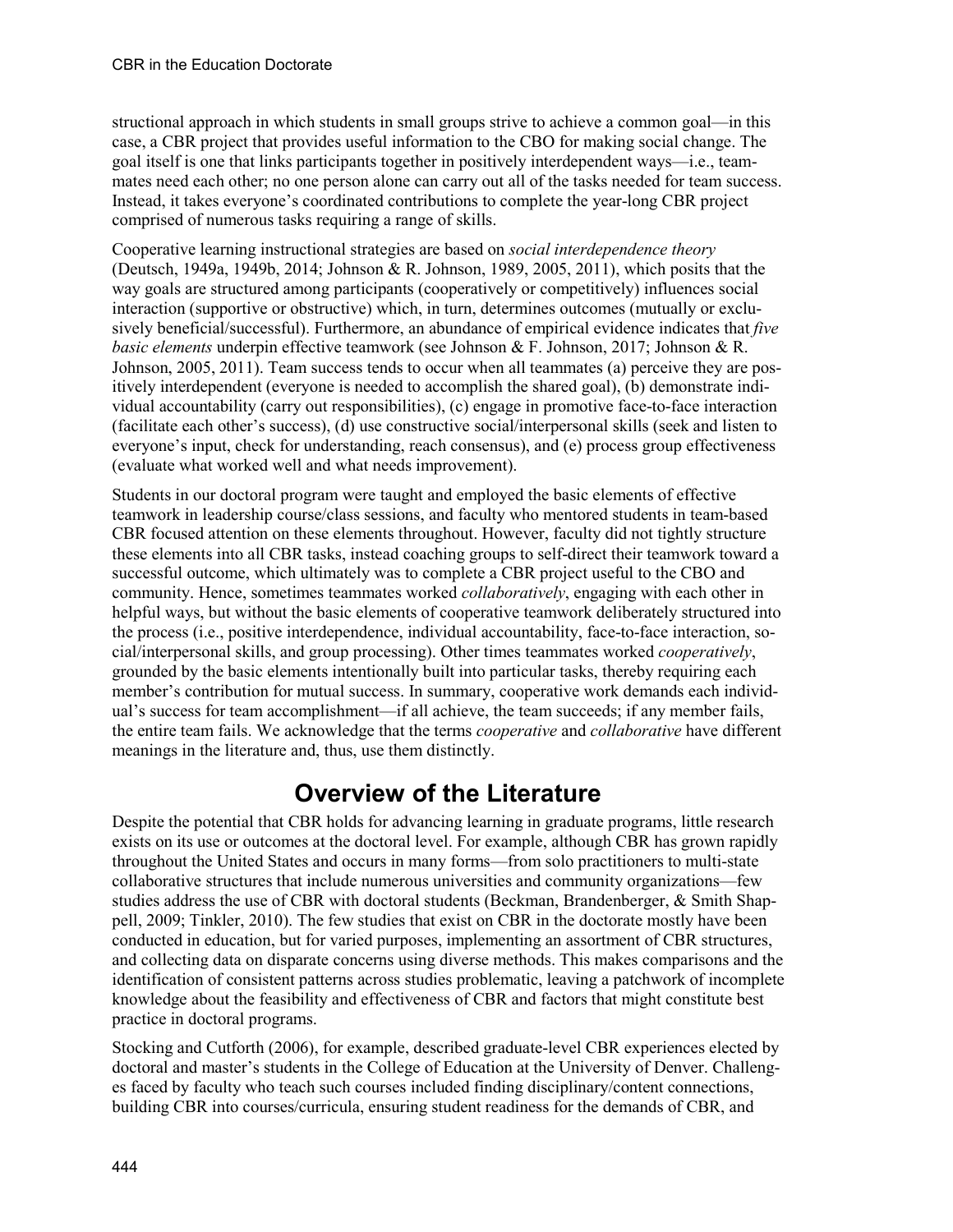structuring the CBR experience given time and logistical parameters/constraints (no data were provided on student or community impact). Tinkler (2010) also conducted two CBR projects in education at the University of Denver, one for her doctoral dissertation. She structured data analysis around a framework that includes four goals: community engagement, collaboration, knowledge creation, and change. Results suggested that the radical model of CBR described by Stoecker (2003) is a more effective approach than the mainstream model, if the goal is to foster social action leading to social justice.

In addition, Puma, Bennett, Cutforth, Tombari, and Stein (2009) employed case study methodology to examine promising practices and shortcomings of a large CBR project in a PhD program in education at the University of Denver conducted by two graduate students and a faculty member who partnered with a community organization and an external funder. Most of their lessons learned focused on issues of research design and collaboration with community partners; they caution that graduate students who participate in CBR must possess the research skills needed to successfully complete the projects developed. Tinkler (2010) made a related point, noting that successfully finishing a project not only includes the ability to actually conduct technical aspects of the research, but also a host of interaction and interpersonal skills that enable mutuality amongst partners in the project, especially demonstrated when university faculty and students seek and value needs as perceived and expressed by community partners. Such mutuality leads to co-creation of the project as well as co-discovery of knowledge. In other words, through participation in CBR, student and faculty perceptions that frame community partners as recipients of academic expertise can evolve into attitudes that validate community partner experience as essential to expanding knowledge. This shift in attitude is itself a skill that can be developed through participating in CBR (see Tinkler, 2010).

CBR studies also have been conducted in educational leadership doctoral programs. Specifically, Stevahn (2014) and colleagues discovered factors that facilitated or frustrated successful CBR as perceived by first-year doctoral students in the Educational Leadership program at Seattle University. Results emerged from content analysis of thick description in year-long written logs documenting student CBR actions, reflections, and learnings. Overall, the findings suggested that students, faculty, and community partners engaged in cooperative CBR "should constantly seek clarity (of purpose, procedures, products), get concrete (use templates), communicate (frequently, respectfully, personally, mutually), and confront conflict (constructively)" (p. 32). Case (2014) also examined issues pertaining to the implementation of CBR in an educational leadership doctorate at the University of Hartford. Findings revealed factors central to successful CBR, including institutional and program readiness, research rigor, relationship building, assessment of CBR products, and collaborative decision making.

Although an increasing number of researchers now are focusing on the use of CBR in graduate coursework, many gaps remain in our understanding. As with other forms of service-learning, little is known regarding the types of specific practices and conditions that help produce desired results, or why CBR goals are actually met (Bringle, Clayton, & Hatcher, 2013). Additional research also is needed on the attainment of student learning outcomes, ranging from intellectual development to civic learning, personal development, and intercultural competence. Toward providing information that more comprehensively informs CBR in the educational leadership doctorate, we systematically sought input from our doctoral students across three consecutive cohorts that each conducted cooperative CBR during their first year in the program. Specifically, we sought to better understand the effects of integrating CBR into the education doctorate on students' (a) attitudes toward and competence in conducting CBR, (b) preparation for dissertation research, (c) cooperative/collaborative skills, (d) project management leadership skills, and (e) learning how to work with the community to enact broad-based change.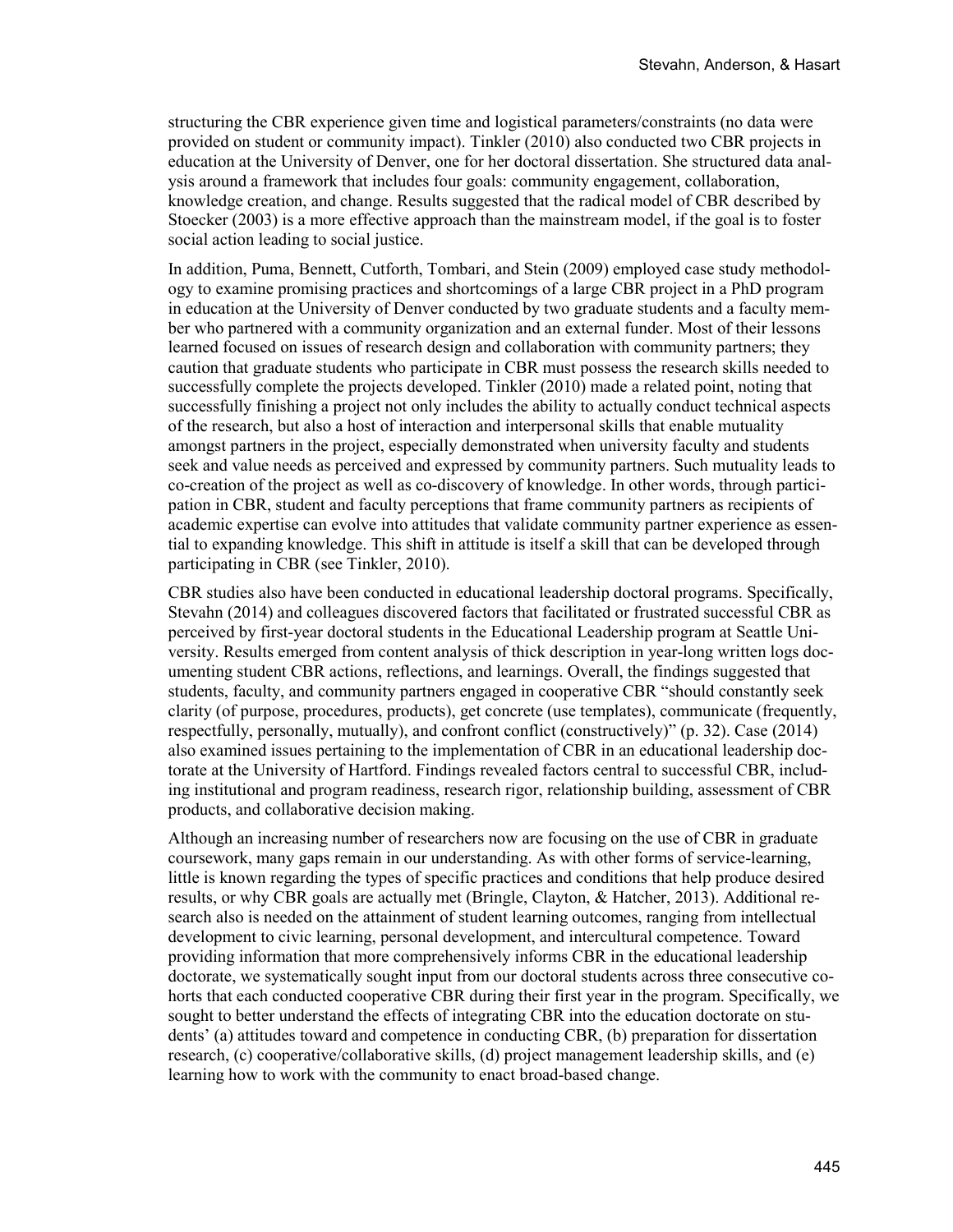# **Method**

## *Context and Design*

This study employed a mixed-methods developmental case study design. Three separate cohorts (cases) conducted CBR, each during its first year (fall, winter, spring) in the doctoral program. Cohort 35 entered the program in 2010, Cohort 36 in 2012, and Cohort 37 in 2013 (the program did not admit a cohort in 2011, so these represent three consecutive cohorts). The first year of leadership studies engaged students in a year-long course focused on "leader as self" in which they considered and further developed personal leadership qualities, characteristics, strengths, and skill sets. Students also concurrently enrolled in a series of research methods courses across that year; that is, general methods in fall, quantitative in winter, and qualitative in spring. In addition, some students also began coursework in their chosen area of professional specialization—that is, adult-postsecondary-higher education; superintendant, principal, or program administrator; public and nonprofit leadership; spiritual leadership; or nursing leadership—whereas some began specialization courses in their second year.

In all cases, CBR was integrated into first-year doctoral studies, although with subsequent adjustments each year to developmentally enact lessons learned as shown in Table 1. Ultimately, Cohort 35 conducted CBR as part of a required "leader as self" year-long course, whereas. Cohorts 36 and 37 each conducted CBR in a separate year-long course solely devoted to that purpose. Cohort 35 formed three CBR teams, each mentored by one of three instructors who teamtaught the course. Cohort 36 formed four CBR teams, mentored by two instructors who teamtaught the course. Cohort 37 formed five CBR teams, mentored by one instructor who taught the course. In all cohorts, students self-selected their CBR team, each working with a different CBO focused on its particular initiative for social change. It is noteworthy that CBR was required of all doctoral students in these three cohorts, in contrast to other higher education CBR implementations in which a select few students work with faculty to conduct CBR, or in which students voluntarily choose CBR as an option among other alternatives to fulfill course requirements.

| Description        | Cohort 35                  | Cohort 36               | Cohort 37                |
|--------------------|----------------------------|-------------------------|--------------------------|
|                    | Academic Year              | Academic Year           | Academic Year            |
|                    | 2010-2011                  | 2012-2013               | 2013-2014                |
| Participants       | $n=18$                     | $n = 14$                | $n = 15$                 |
| Duration           | Program Year 1             | Program Year 1          | Program Year 1           |
|                    | (Fall, Winter, Spring)     | (Fall, Winter, Spring)  | (Fall, Winter, Spring)   |
| Curriculum         | CBR integrated into        | CBR integrated into     | CBR integrated into      |
|                    | the first-year leadership  | the program through a   | the program through a    |
|                    | course on enhancing        | separate year-long      | separate year-long       |
|                    | personal leadership skills | first-year course       | first-year course        |
|                    | for applied practice.      | specifically for CBR.   | specifically for CBR.    |
| <b>Instructors</b> | Team-taught course;        | Team-taught course;     | One instructor mentoring |
|                    | three instructors mentor-  | two instructors mentor- | five CBR teams.          |
|                    | ing three CBR teams.       | ing four CBR teams.     |                          |

|  |  |  |  |  |  |  | Table 1. CBR in Seattle University's Educational Leadership Doctoral Program |  |
|--|--|--|--|--|--|--|------------------------------------------------------------------------------|--|
|--|--|--|--|--|--|--|------------------------------------------------------------------------------|--|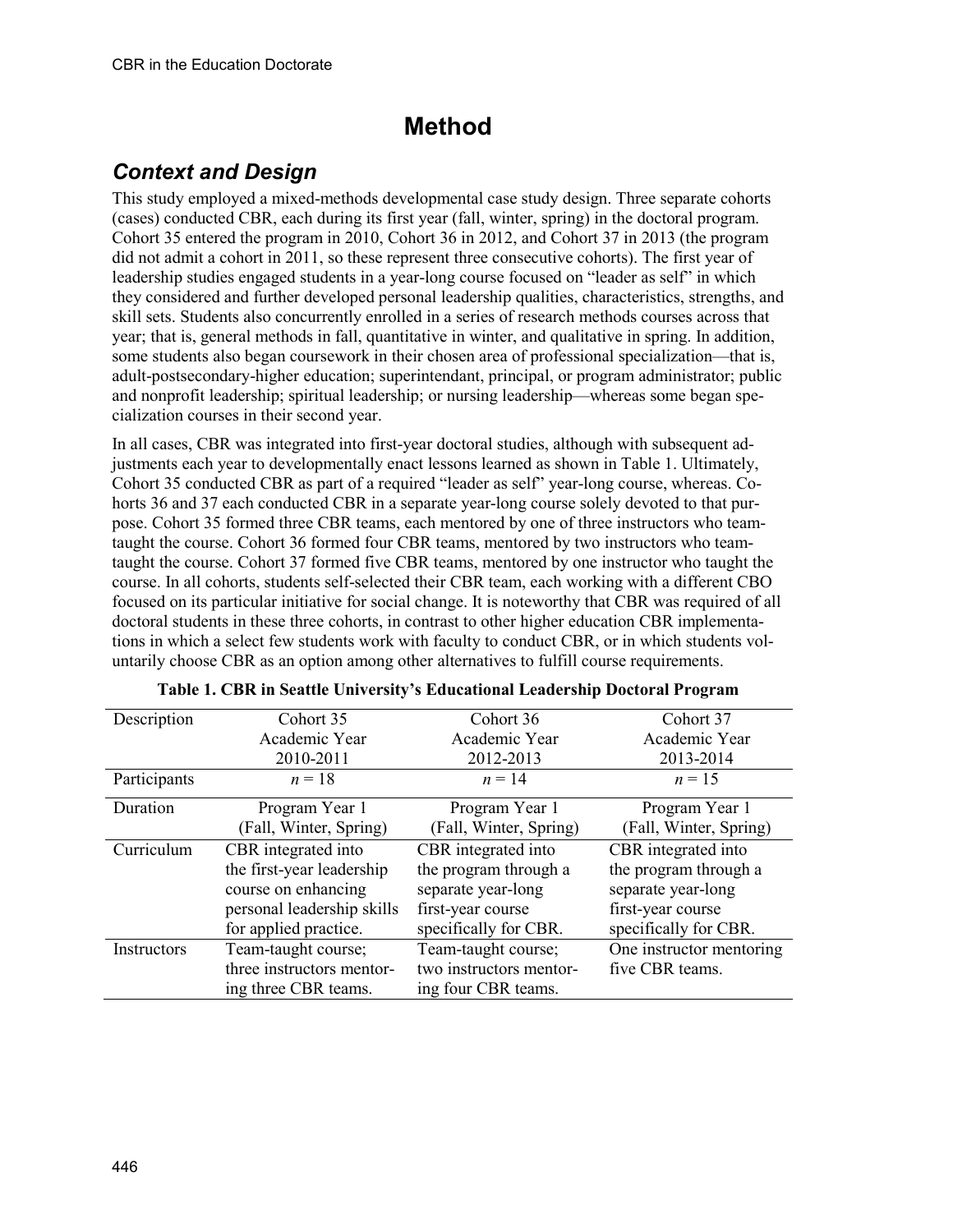| Description         | Cohort 35                                    | Cohort 36                                              | Cohort 37                                       |
|---------------------|----------------------------------------------|--------------------------------------------------------|-------------------------------------------------|
|                     | Academic Year                                | Academic Year                                          | Academic Year                                   |
|                     | 2010-2011                                    | 2012-2013                                              | 2013-2014                                       |
| Community-          | Three CBOs serving:                          | Four CBOs serving:                                     | Five CBOs (three con-                           |
| <b>Based Organ-</b> | (a) second-language                          | (a) retired adults in urban                            | tinuing from the prior                          |
| izations            | learners, (b) urban teen                     | low-income housing,                                    | year) serving: (a) retired                      |
| (CBOs)              | girl leadership, (c) col-                    | (b) Vietnamese cultural                                | adults in urban                                 |
|                     | lege admission/retention                     | center, (c) university-                                | low-income housing,                             |
|                     | of Latino/a youth.                           | based community-                                       | (b) Vietnamese cultural                         |
|                     |                                              | engagement initiative,                                 | center, (c) university-                         |
|                     |                                              | (d) evaluation of a grad-                              | based community-                                |
|                     |                                              | uate program focused on                                | engagement initiative,                          |
|                     |                                              | social justice.                                        | (d) low-income urban                            |
|                     |                                              |                                                        | families, (e) minority                          |
|                     |                                              |                                                        | youth to advance educa-                         |
|                     |                                              |                                                        | tional achievement.                             |
| Procedures          | •Instructors obtained                        | •Instructors obtained                                  | •Instructors obtained                           |
|                     | CBOs prior to start of the                   | CBOs prior to start of                                 | CBOs prior to the start of                      |
|                     | course.                                      | the course and gave stu-                               | the course.                                     |
|                     | •CBOs presented needs                        | dents information on                                   | •CBOs presented needs                           |
|                     | and focus at the first                       | CBO needs/focus                                        | and focus at the first                          |
|                     | class session.                               | •Students self-selected                                | class session.                                  |
|                     | •Students self-selected                      | CBR team/project with                                  | •Students self-selected                         |
|                     | CBR team/project with                        | one CBO partner.                                       | CBR team/project with                           |
|                     | one CBO partner.                             | •Class entirely devoted                                | one CBO partner.                                |
|                     | •Class time within each                      | to CBR; teams worked                                   | •Class entirely devoted                         |
|                     | day-long session was                         | on CBR at each class                                   | to CBR; teams worked                            |
|                     | devoted to CBR (2.5-<br>hours each afternoon | session (3 hours 20                                    | on CBR at each class                            |
|                     | across nine class sessions                   | minutes across nine ses-<br>sions for 30 hours total). | session (3 hours 20<br>minutes across nine ses- |
|                     |                                              | •Met irregularly as need-                              | sions for 30 hours total).                      |
|                     | for 22.5 hours total).                       | ed with CBOs across the                                | •Met regularly with                             |
|                     |                                              |                                                        | CBOs across the year.                           |
| Lessons             | • Verbal agreements with                     | year.<br>•Required a written                           | •Increased time during                          |
| learned and         | CBOs; learned the im-                        | Memorandum of Under-                                   | class sessions for teams                        |
| developmen-         | portance of establishing                     | standing (MOU) be-                                     | to work on CBR tasks.                           |
| tally imple-        | clear written agreements                     | tween each CBR team                                    | •CBR teams met more                             |
| mented each         | with CBOs about the                          | and CBO partner.                                       | regularly with CBOs.                            |
| year                | scope of each project.                       | •Systematically integrat-                              | •Increased time for pro-                        |
|                     | •General                                     | ed focused/precise team                                | cessing/reflection on                           |
|                     | processing/reflection;                       | processing/reflection                                  | CBR progress and team                           |
|                     | learned the importance                       | into each class session,                               | functioning, community                          |
|                     | of focused/precise indi-                     | especially on CBR skills                               | issues/needs, communi-                          |
|                     | vidual and team pro-                         | useful for future disserta-                            | cation with CBOs, and                           |
|                     | cessing/reflection.                          | tion research.                                         | connections to future                           |
|                     |                                              | •Learned importance of                                 | dissertation research.                          |
|                     |                                              | regular communication                                  |                                                 |
|                     |                                              | and meetings between                                   |                                                 |
|                     |                                              | CBR teams and CBOs.                                    |                                                 |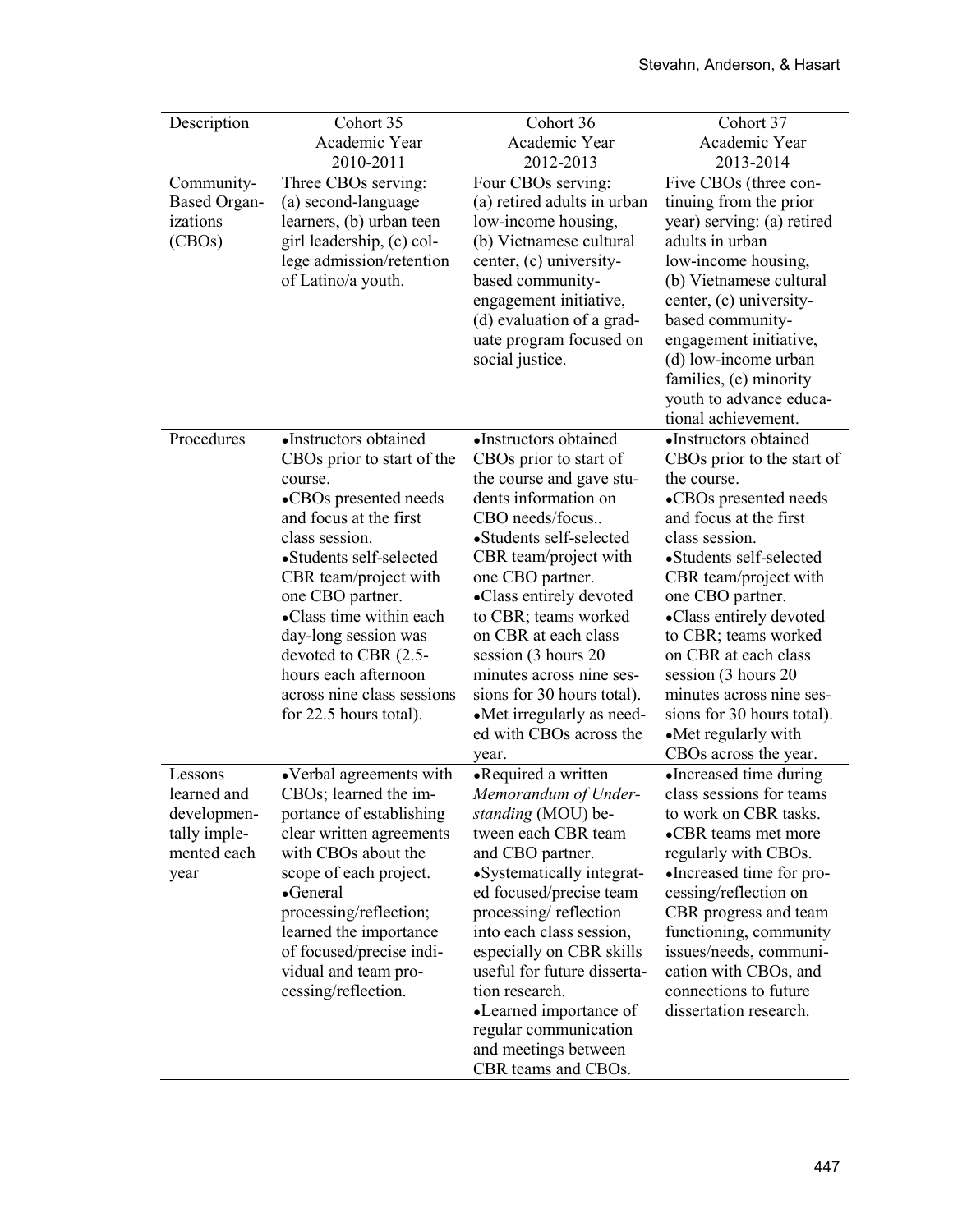All CBOs that partnered with our students worked with low-income inner-city residents to address their health and human services needs. Examples of projects co-created by CBO partners and CBR student teams included:

- Collaborating with an urban residence serving older adults of low-income to develop a survey instrument and focus group interview for data collection that would reveal residents' unmet needs, interests, and skills. This culminated with a written report and presentation to residents, staff, and directors, who then used the results for planning positive change.
- Conducting all phases of a community needs assessment in conjunction with a CBO that provided basic services, advocacy, and education to facilitate individuals and families of low-income in moving from poverty to self-sufficiency. This included instrument design, data collection and analysis, and preparation of a detailed final report, including recommendations for action.
- Partnering with a CBO that provided support for Vietnamese immigrants seeking data to use in support of the development of a new community cultural center. This included mapping immigrants' home locations, analyzing migration patterns, and extracting data from the United States Census website to prepare and present a final report to CBO directors toward furthering plans for the center.

Regardless of how CBR was integrated into first-year doctoral studies across the cohorts, all students were instructed to approach CBR as an authentic lived experience to hone leadership skills, learn research skills in preparation for the dissertation, and refine interpersonal and cultural competence skills necessary for effective professional practice. All cohorts also engaged in reflection on what was working well, possible useful adjustments, and how various skill sets were developing through first-hand practice. Student feedback enabled instructors to learn valuable lessons that led to developmentally enhancing procedures/implementations each subsequent year. Lessons learned resulted in (a) increased, ongoing, focused, and precise individual and team reflections on effectiveness; (b) a formal written Memorandum of Understanding (MOU) specifying mutual agreements between each CBR team and its CBO; and (c) regular meetings throughout the year with CBOs for ongoing communication.

## *Participants*

Students in each of the three participating cohorts represented a mix of men and women, ethnic/cultural backgrounds, and professional specializations. Basic demographic information is summarized in Table 2. All students had earned master's degrees, ranged in age from late 20s to early 60s (most in their 30s and 40s), and worked either full-time or part-time across an array of professional contexts, including P-12 education/administration, student development in higher education, nursing/health, theology/ministry, or government/nonprofit leadership (only a few were full-time students). Most also lived in or near the city of Seattle, although a few in each cohort traveled longer distances (approximately 1 to 2 hours) to campus for coursework, which included conducting CBR (all CBOs were in the vicinity surrounding the university).

Seattle University is a private Jesuit 4-year institution of higher education with a student population of approximately 7,500 (about 4,500 undergraduate, 1,000 law, and 2,000 graduate students). The Educational Leadership EdD program is comprised of about 60 to 70 students total in any given year and is housed in the College of Education that has approximately 550 graduate students total across 11 different programs (all but the EdD at the master's level). Approximately 60% of Seattle University's entire student population is Caucasian and 40% represents an array of diverse ethnic/cultural identities. It is noteworthy that the ethnic/cultural diversity within each of the three cohorts participating in this study, as shown in Table 2, overall reflected the student di-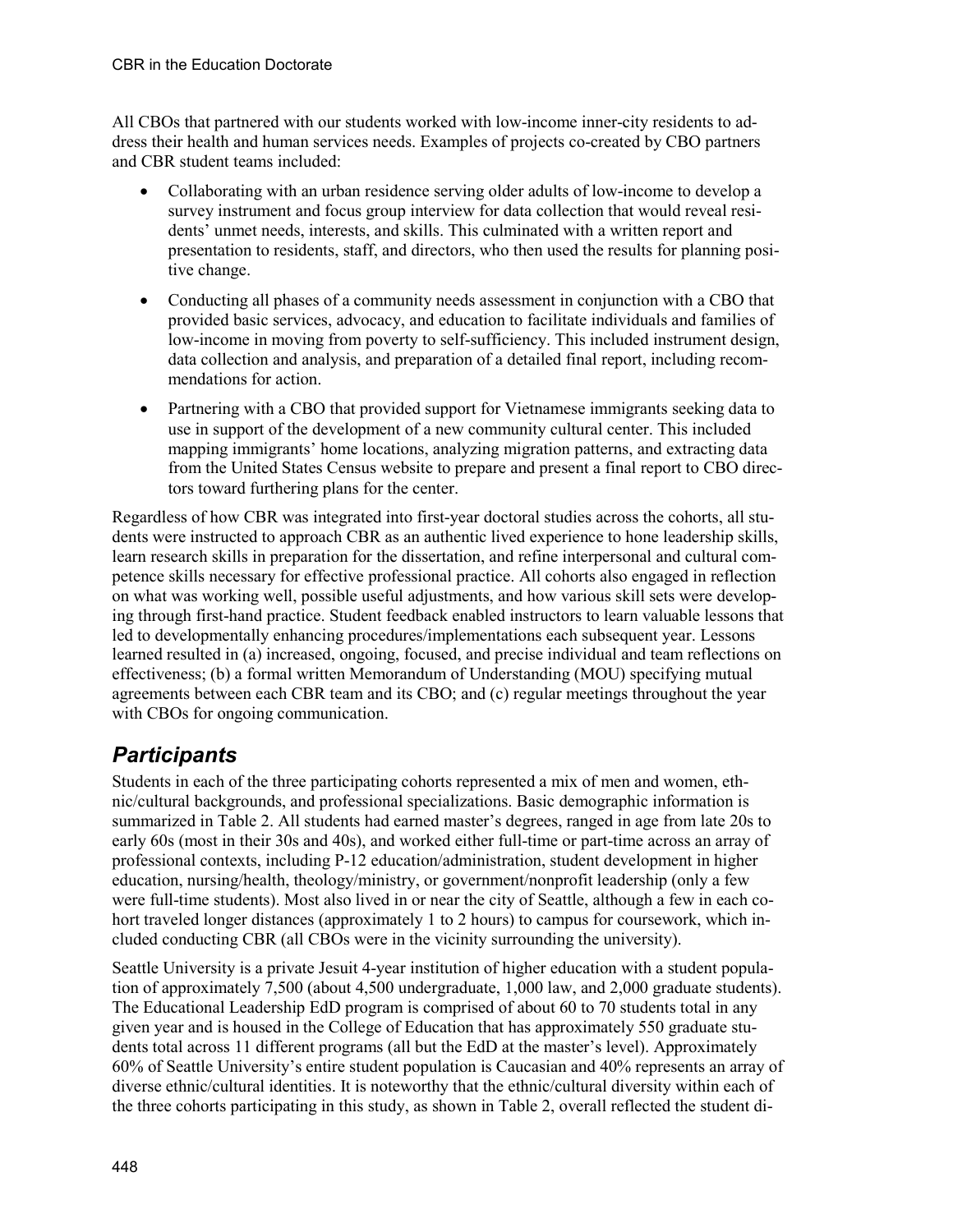versity at Seattle University. The university is located in an urban setting—within blocks from downtown Seattle and immediately adjacent to medical centers, small businesses, a low-income housing development, single-family dwellings, and several Seattle Public Schools (an elementary, middle, and high school). The educational leadership EdD degree was the only doctorate offered at Seattle University when Cohort 35 matriculated in 2010; subsequently, professional doctorates in both nursing and divinity also were instituted.

| Categories                                  | Cohort 35    | Cohort 36    | Cohort 37   |
|---------------------------------------------|--------------|--------------|-------------|
|                                             | $(n = 18)$   | $(n = 14)$   | $(n = 15)$  |
| Gender                                      |              |              |             |
| Men                                         | 5(27.7%)     | $3(21.4\%)$  | $7(46.6\%)$ |
| Women                                       | 13 (72.2%)   | $11(78.6\%)$ | $8(53.3\%)$ |
| Ethnic/cultural background                  |              |              |             |
| Caucasian                                   | $11(61.1\%)$ | $8(57.1\%)$  | $9(60\%)$   |
| Diverse ethnic/racial identities            | $7(38.8\%)$  | $6(42.8\%)$  | $6(40\%)$   |
| Leadership Specialization                   |              |              |             |
| Adult/Postsecondary/Higher Education        | $8(44.4\%)$  | 5(36%)       | 12(80%)     |
| Superintendant / Principal / Program Admin  | $6(33.3\%)$  | 4(28%)       | 3(20%)      |
| Public/Nonprofit; Spiritual; Nursing; Other | $4(22.2\%)$  | 5(36%)       | $\theta$    |
|                                             |              |              |             |

|  | <b>Table 2. Demographic information</b> |  |  |  |  |
|--|-----------------------------------------|--|--|--|--|
|--|-----------------------------------------|--|--|--|--|

*Note.* Categories intentionally are broad to protect participant identities.

### *Data Collection and Analysis*

Three instruments were used to collect data. Various cohorts responded to each as summarized in Table 3. The sections that follow describe each instrument and corresponding data analysis.

| Instrument                               | Cohort 35<br>$(n=18)$ | Cohort 36<br>$(n=14)$ | Cohort 37<br>$(n=15)$ |
|------------------------------------------|-----------------------|-----------------------|-----------------------|
| <b>CBR</b> Process-Product Questionnaire |                       |                       |                       |
| <b>CBR</b> Reflection Survey             |                       |                       |                       |
| <b>CBR</b> Self-Assessment Instrument    |                       |                       |                       |

#### **Table 3. Overview of data collection across cohorts and instruments**

#### **CBR Process-Product Questionnaire**

We adapted our instrument from the Postdecision Questionnaire (Johnson & F. Johnson, 2017) that has established validity and reliability from its long history of repeated use to assess perceived effectiveness of cooperative decision making. Students in Cohorts 35, 36, and 37 all responded to this instrument in class at the end of the school year upon completion of their CBR projects. The first eight items are quantitative semantic differentials that pertain to various dimensions of effective teamwork. Responses are scaled from 1 through 9 (for example, from *not present/satisfied* to *completely present/satisfied*). Comparisons across all three cohorts were analyzed using a one-way ANOVA (results reported in Table 4). The final ninth item on the instrument asked students to write three words to describe their CBR experience. Qualitative responses were coded by three independent readers as *positive*, *negative*, or *neither positive/negative,* and then compared for agreement, which was nearly congruent. Through discussion, consensus was reached among the readers on all classifications (results reported in Table 5).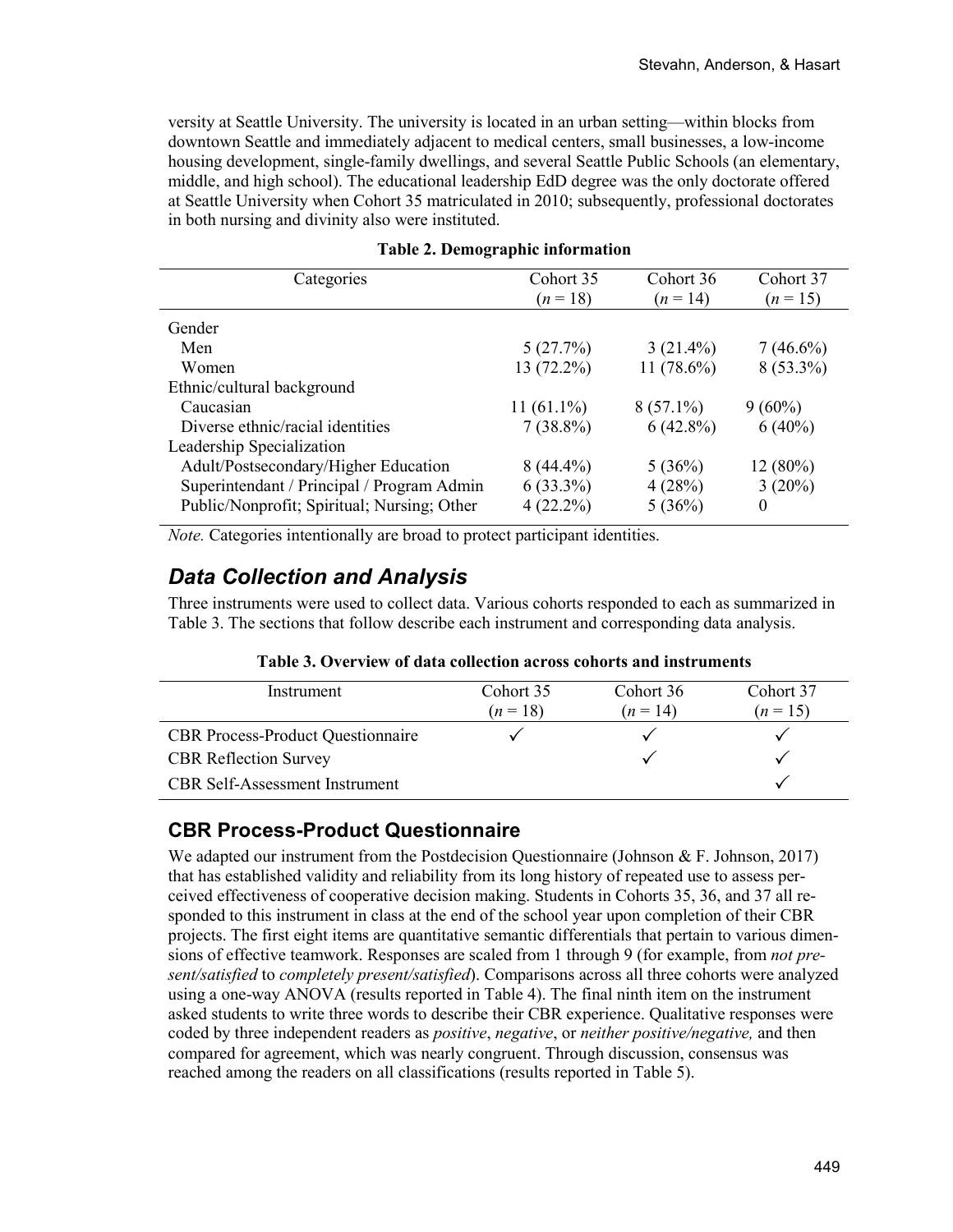#### **CBR Reflection Survey**

We developed this instrument to obtain more in-depth, open-ended, qualitative feedback from our students on their CBR experience in Seattle University's educational leadership doctorate. This survey consists of nine items that probe (a) feelings about the final CBR team report/product, (b) understanding about research, (c) contributions to CBR team success, (d) changes for future improvement, (e) faculty/instructor helpfulness, (f) how faculty/instructors could further assist, (g) lessons learned from engaging with the CBO, (h) advice for future cohorts who might conduct CBR, and (i) any additional comments. Students in Cohorts 36 and 37 responded to this instrument in class at the end of the school year. Three independent readers conducted a content analysis in which they separately identified recurring input provided by students in the two responding cohorts. Themes from each cohort were compared across all readers whose analyses were nearly identical, although sometimes different phrases were used to describe themes that were conceptually similar. In the few instances where substantive differences in themes emerged, readers shared and discussed their rationales for coding, reached agreement on similar themes within each cohort, then compared and reached consensus on one final set of overarching themes applicable to both cohorts. All themes strongly captured the essence of responses from both cohorts and, therefore, were combined for display (results reported in Table 6).

#### **CBR Self-Assessment Instrument**

We adapted the Community Engaged Competencies Self-Assessment (Jameson, Jaeger, Clayton, & Bringle, 2012) that was developed for use with faculty in the EDGES program at the University of North Carolina. Our adapted instrument included 22 items total that asked students to rate themselves on various competencies related to their use of CBR. Response choices were scaled as 1 = *None*, 2 = *Minimal*, 3 = *Basic*, 4 = *Intermediate*, 5 = *Proficient*, 6 = *Advanced*. Each item also included *not applicable* as a response option, however this was eliminated in the final analysis because students never marked it. Our primary modification was a change in terminology from "community engaged scholarship" to "community-based research." We also added several items dealing with Institutional Review Board (IRB) procedures, development and use of a Memorandum of Understanding (MOU), and knowledge of basic inquiry/research skills. Finally, we eliminated several items appropriate for faculty but not relevant for doctoral students. This instrument was administered in class at the end of the school year to Cohort 37 only; once as a retrospective pretest, then again as a posttest given separate and apart from the pretest. Differences between pretest and posttest means were analyzed by computing dependent *t* tests (results reported in Table 7). This CBR competency instrument and retrospective pretest method have been used in other studies—for example, to examine outcomes from implementing the EDGES Program—to account for potential response shift bias that occurs when individuals incorrectly report their own competency levels prior to participation in a course or program (Jameson et al., 2012).

## **Results**

### *CBR Process-Product Questionnaire*

Cohorts 35, 36, and 37 responded to the CBR Process-Product Questionnaire that assessed the extent to which students perceived mutual interaction, influence, responsibility, satisfaction, and learning through conducting their CBR team project. Table 4 reports quantitative results, showing consistently high means across all cohorts and no statistically significant differences among them.

Table 5 reports results from the qualitative item on the questionnaire, showing that the words students used to describe their CBR experience overwhelmingly were positive. This suggests that students' attitudes and dispositions toward their CBR experience generally were affirming—i.e., students valued CBR and viewed conducting it as beneficial. However, words categorized as neg-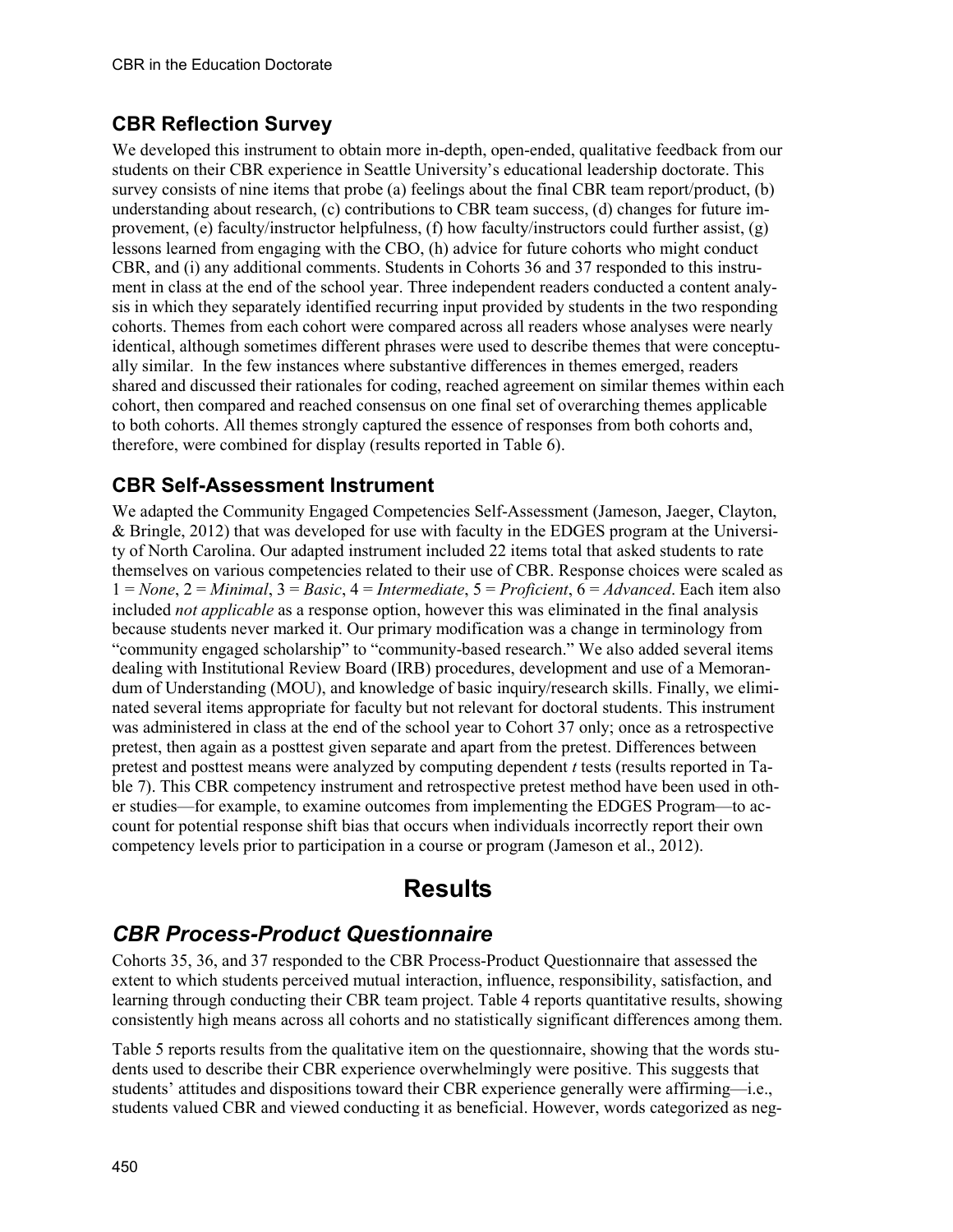ative, although few overall, do reveal a certain level of interpersonal conflict that regularly occurred in teams across all cohorts while conducting CBR across the entire school year. This occurred more intensely in some CBR teams than others (see Stevahn, 2014 for a more in-depth analysis of conflict that Cohort 35 students experienced while conducting CBR).

|    |                                                                                             |                | Cohort $35^a$ |                | Cohort 36  |                | Cohort 37  |          |           |
|----|---------------------------------------------------------------------------------------------|----------------|---------------|----------------|------------|----------------|------------|----------|-----------|
|    |                                                                                             |                | $(n = 18)$    |                | $(n = 14)$ |                | $(n = 15)$ |          |           |
|    | Item                                                                                        | $\overline{M}$ | <b>SD</b>     | $\overline{M}$ | SD         | $\overline{M}$ | SD         | $\cal F$ | $p$ value |
| 1. | Teammates<br>listened to<br>your ideas.                                                     | 8.00           | (1.188)       | 7.71           | (2.164)    | 7.77           | (1.033)    | .187     | .830      |
| 2. | Teammates<br>understood<br>your ideas.                                                      | 7.89           | (1.278)       | 7.79           | (1.929)    | 7.80           | (1.056)    | .166     | .848      |
| 3. | Influence you<br>had on team<br>decisions.                                                  | 7.50           | (1.150)       | 7.43           | (2.065)    | 7.47           | (1.302)    | .009     | .991      |
| 4. | Responsibil-<br>ity you feel<br>for team<br>decisions.                                      | 7.00           | (1.782)       | 7.86           | (1.231)    | 7.87           | (.990)     | 2.077    | .137      |
| 5. | Influence you<br>had on team's<br>final report.                                             | 7.22           | (1.833)       | 7.93           | (1.328)    | 8.00           | (.845)     | 1.508    | .233      |
| 6. | Responsibil-<br>ity you feel<br>for team's<br>final report.                                 | 7.50           | (1.823)       | 8.07           | (1.072)    | 8.20           | (.561)     | 1.346    | .271      |
| 7. | Satisfied with<br>team's<br>overall<br>performance.                                         | 7.67           | (1.815)       | 7.86           | (1.167)    | 7.60           | (1.298)    | .117     | .890      |
| 8. | How much<br>you learned<br>about the<br>research<br>questions<br>your team<br>investigated. | 7.37           | (1.614)       | 8.14           | (.864)     | 7.87           | (1.125)    | 1.442    | .247      |

|  |  |  |  |  | Table 4. CBR process-product questionnaire: One-way ANOVA posttest comparison |
|--|--|--|--|--|-------------------------------------------------------------------------------|
|--|--|--|--|--|-------------------------------------------------------------------------------|

*Note.* Semantic differential scale: 1 (*low/none/never*) through 9 (*high/lots/completely*). a <sup>a</sup>From Stevahn (2014).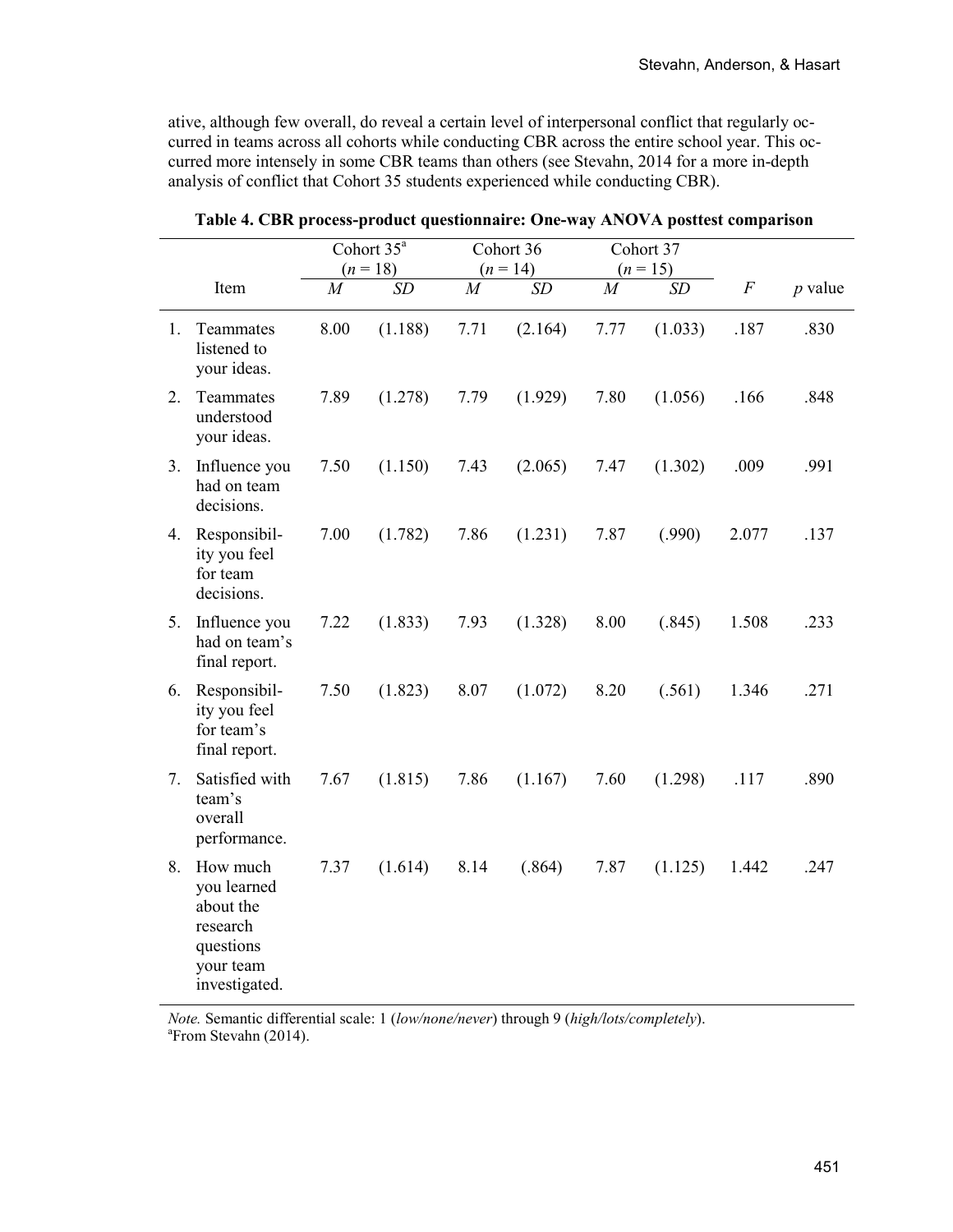| Words             | Cohort 35 <sup>ª</sup> | Cohort 36              | Cohort 37         |
|-------------------|------------------------|------------------------|-------------------|
|                   | $(n=18)$               | $(n = 14)$             | $(n = 15)$        |
| Positive          | Challenging (4)        | Adequate               | Challenged        |
|                   | Chemistry              | Awesome                | Challenging $(2)$ |
|                   | Collaboration          | Beneficial             | Collaborate       |
|                   | Collaborative (4)      | Challenging (3)        | Collaborative     |
|                   | Collective             | Collaborative (2)      | Communication     |
|                   | Communication          | Communication          | Compromise        |
|                   | Community              | Cooperative            | Fun               |
|                   | Educational            | Easy                   | Gaining           |
|                   | Empowering             | Educational            | Gratifying (2)    |
|                   | Evolving               | Enjoyable              | Growing           |
|                   | Engaging               | Enriching              | Educational       |
|                   | Enlightening (2)       | Experiential           | Illuminating      |
|                   | Focused                | Eye-opening $(2)$      | Hard working      |
|                   | Fulfilling             | Fascinating            | Heart warming     |
|                   | Fun                    | Focused (2)            | Helpful           |
|                   | Growth $(2)$           | Friendship             | Innovative        |
|                   | Humor                  | Hands-on $(2)$         | Inspiring         |
|                   | Informative $(3)$      | Important              | Interesting $(3)$ |
|                   | Insightful $(2)$       | Informative            | Listen            |
|                   | Learning experience    | Instrumental           | Meaningful        |
|                   | Learningful            | Interesting            | Persevere         |
|                   | Patience               | Learning $(2)$         | Positive          |
|                   | Positive $(3)$         | Meaningful             | Privileged        |
|                   | Profound               | Patience               | Relieved          |
|                   | Rewarding              | Practice               | Rewarding (2)     |
|                   | Synergy                | Proactive              | Smart             |
|                   | Team effort            | Research excited       | Stretching        |
|                   | Triumphant             | about                  | Tantalizing       |
|                   | Valuable               | Successful             | Team centered     |
|                   | Worthwhile             | Teamwork               | Thankful          |
|                   |                        | Wonderful              | Trust             |
|                   |                        | Worthwhile             |                   |
| Negative          | Difficult              | Frustrating            | Arduous           |
|                   | Disengaged             | Frustrating originally | Frustrating (3)   |
|                   | Frustrating            |                        | Exhausting        |
|                   | Long                   |                        | Incomplete/rushed |
|                   | Taxing                 |                        | Stressful         |
|                   | Troubling              |                        | Time consuming    |
|                   | Trying                 |                        |                   |
|                   | Uncommunicative        |                        |                   |
|                   | Unfortunate            |                        |                   |
| Neither           | Research               | Beginning level        | Rollercoaster     |
| positive/negative |                        | Research               |                   |

**Table 5. CBR process-product questionnaire: Qualitative posttest responses**

*Note.* Words are listed alphabetically; numbers in parentheses indicate frequency > 1. <sup>a</sup> From Stevahn (2014).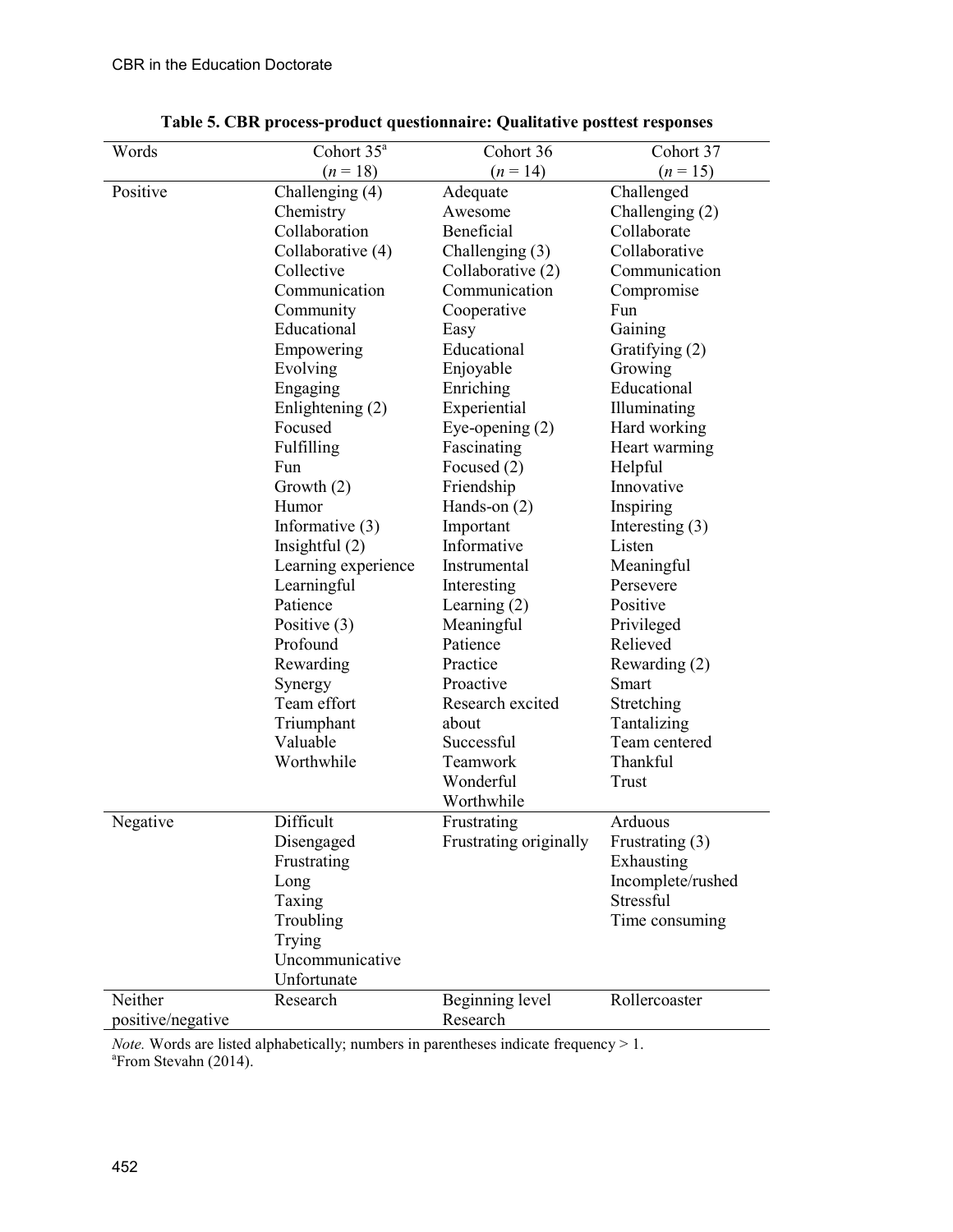# *CBR Reflection Survey*

Cohorts 36 and 37 responded to the CBR Reflection Survey that qualitatively assessed student perceptions of their CBR experience through open-ended items that probed feelings, understandings, lessons learned, and suggestions for improvement. Table 6 reveals three major themes focused on effective practice, each further elaborated by descriptive behaviors/activities repeatedly noted by students across both cohorts as important to successful CBR. These themes point to the importance of *team*, *technical*, and *management skills* for successfully conducting CBR as group projects.

| Theme/Factor      | Descriptive behaviors/activities for effective practice                                                                                                                                                                                                                                                                                                   |
|-------------------|-----------------------------------------------------------------------------------------------------------------------------------------------------------------------------------------------------------------------------------------------------------------------------------------------------------------------------------------------------------|
| Team skills       | Provide clear and ongoing communication<br>Contribute individual strengths to the team<br>Support and trust teammates<br>Use collaborative/cooperative skills for effective teamwork<br>Use constructive conflict skills to deal with disagreements                                                                                                       |
| Technical skills  | Clearly frame/define research questions<br>Develop appropriate/sound surveys<br>Deal with data collection challenges/surprises<br>Accurately interpret findings<br>Report results to CBOs in professional/user-friendly formats<br>More training on data analysis (especially SPSS and NVivo<br>Understand the purpose of the IRB and submission process  |
| Management skills | Establish clear expectations/boundaries/MOUs with CBOs<br>٠<br>Establish expectations/roles/tasks among teammates<br>Define/Limit the scope of the project<br>Establish a timeline/calendar with benchmarks<br>Start early; establish a clear plan from the beginning<br>Manage/Pace the project<br>Exercise flexibility; make adjustments when warranted |

**Table 6. CBR reflection survey: Qualitative posttest themes**

*Note.* Themes emerged from separate analyses of Cohort 36 ( $n = 14$ ) and Cohort 37 ( $n = 15$ ) data, were similar across cohorts, and therefore are combined for reporting.

## *CBR Self-Assessment Instrument*

Cohort 37 responded to the CBR Self-Assessment Instrument that quantitatively assessed student perceptions of various competencies related to their knowledge and application of CBR, ability to collaborate with peers and community partners, ability to submit to the IRB, ability to prepare MOUs, knowledge and application of foundational inquiry/research skills, and knowledge of key research issues relevant to completing a dissertation later in their doctoral program. Table 7 reports results showing statistically significant differences between the retrospective pretest-posttest comparisons on nearly all items. Note that the least amount of growth occurred in Items 9, 10, and 12 that focused respectively on (a) working with diverse communities, (b) negotiating across academic/community contexts, and (c) collaborating with community partners for capacity building. This may be due to the fact that students rated these three items most highly on the retrospective pretest (i.e., students felt competent in these areas prior to conducting CBR), thereby greatly limiting the possibility of reporting improvement on the posttest. Also, although means in Items 10 and 12 were not significantly different, they are approaching significance at the .05 level.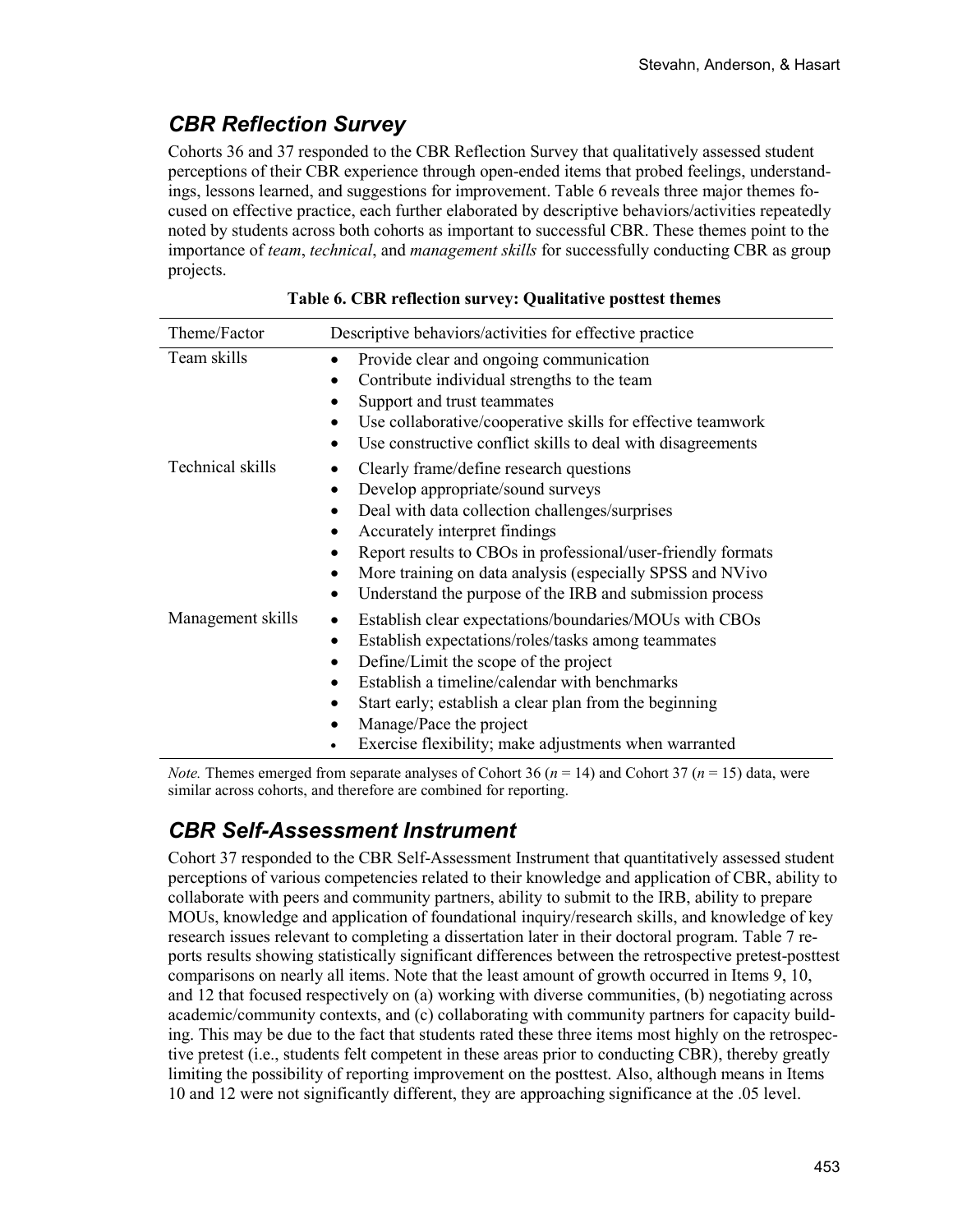|    |                                               | Pretest<br>Posttest |                  |           |                  |         |           |           |
|----|-----------------------------------------------|---------------------|------------------|-----------|------------------|---------|-----------|-----------|
|    | Item                                          | n                   | $\boldsymbol{M}$ | <b>SD</b> | $\boldsymbol{M}$ | SD      | t         | $p$ value |
| 1. | Understand the                                | 15                  | 2.27             | (.961)    | 4.80             | (.561)  | $-9.906$  | $.000***$ |
|    | concept of CBR.                               |                     |                  |           |                  |         |           |           |
| 2. | Convey to others the                          | 15                  | 1.87             | (.640)    | 4.80             | (.775)  | $-11.820$ | $.000***$ |
|    | meaning of CBR.                               |                     |                  |           |                  |         |           |           |
| 3. | Know histo-                                   | 14                  | 1.43             | (.514)    | 3.64             | (1.008) | $-9.282$  | $.000***$ |
| 4. | ry/literature of CBR.<br>Understand contribu- | 15                  | 3.07             | (1.335)   | 4.60             | (1.056) | $-5.602$  | $.000***$ |
|    | tors to community                             |                     |                  |           |                  |         |           |           |
|    | issues.                                       |                     |                  |           |                  |         |           |           |
| 5. | Skills for social                             | 15                  | 3.40             | (1.242)   | 4.73             | (.884)  | $-4.641$  | $.000***$ |
|    | change.                                       |                     |                  |           |                  |         |           |           |
| 6. | Commitment to                                 | 15                  | 3.67             | (1.397)   | 5.00             | (.926)  | $-4.183$  | $.001***$ |
|    | fostering social                              |                     |                  |           |                  |         |           |           |
|    | change.                                       |                     |                  |           |                  |         |           |           |
| 7. | Know principles of                            | 15                  | 2.00             | (1.000)   | 4.47             | (.834)  | $-9.012$  | $.000***$ |
|    | CBR.                                          |                     |                  |           |                  |         |           |           |
| 8. | Skill in applying                             | 15                  | 1.87             | (.915)    | 4.20             | (1.082) | $-8.635$  | $.000***$ |
|    | principles of CBR.                            |                     |                  |           |                  |         |           |           |
| 9. | Work effectively with                         | 14                  | 4.71             | (1.139)   | 5.07             | (.997)  | $-2.687$  | $.019*$   |
|    | diverse communities.                          |                     |                  |           |                  |         |           |           |
|    | 10. Negotiate across                          | 14                  | 4.14             | (1.562)   | 4.79             | (1.051) | $-1.979$  | .069      |
|    | community-academic                            |                     |                  |           |                  |         |           |           |
|    | groups/contexts.                              |                     |                  |           |                  |         |           |           |
|    | 11. Collaborate with                          | 14                  | 2.36             | (1.008)   | 4.86             | (1.009) | $-6.679$  | $.000***$ |
|    | community partners                            |                     |                  |           |                  |         |           |           |
|    | for useful CBR.                               |                     |                  |           |                  |         |           |           |
|    | 12. Collaborate with                          | 14                  | 3.86             | (1.562)   | 4.64             | (1.227) | $-1.924$  | .077      |
|    | community partners<br>for capacity building.  |                     |                  |           |                  |         |           |           |
|    | 13. Share learning about                      | 14                  | 2.21             | (1.251)   | 5.15             | (.770)  | $-7.346$  | $.000***$ |
|    | CBR with others.                              |                     |                  |           |                  |         |           |           |
|    | 14. Collaborate with other                    | 14                  | 3.29             | (1.326)   | 5.29             | (.726)  | $-4.497$  | $.001***$ |
|    | students/peers in CBR.                        |                     |                  |           |                  |         |           |           |
|    | 15. Understand conditions                     | 14                  | 2.21             | (.975)    | 4.93             | (.730)  | $-7.659$  | $.000***$ |
|    | needed for strong                             |                     |                  |           |                  |         |           |           |
|    | partnerships in CBR.                          |                     |                  |           |                  |         |           |           |
|    | 16. Skills in establishing,                   | 14                  | 2.21             | (1.122)   | 4.50             | (.855)  | $-7.101$  | $.000***$ |
|    | maintaining, and                              |                     |                  |           |                  |         |           |           |
|    | strengthening                                 |                     |                  |           |                  |         |           |           |
|    | partnerships in CBR.                          |                     |                  |           |                  |         |           |           |
|    | 17. Understanding IRB                         | 14                  | 1.50             | (1.082)   | 4.14             | (1.231) | $-6.382$  | $.000***$ |
|    | procedures.                                   |                     |                  |           |                  |         |           |           |
|    | 18. Ability to prepare IRB                    | 14                  | 1.50             | (1.60)    | 3.93             | (1.141) | $-5.844$  | $.000***$ |
|    | forms for approval.                           |                     |                  |           |                  |         |           |           |
|    | 19. Collaboratively                           | 14                  | 1.79             | (.802)    | 4.71             | (.825)  | $-10.225$ | $.000***$ |
|    | prepare an MOU to                             |                     |                  |           |                  |         |           |           |
|    | guide CBR.                                    |                     |                  |           |                  |         |           |           |

**Table 7. CBR self-assessment instrument: Retrospective pretest-posttest comparison**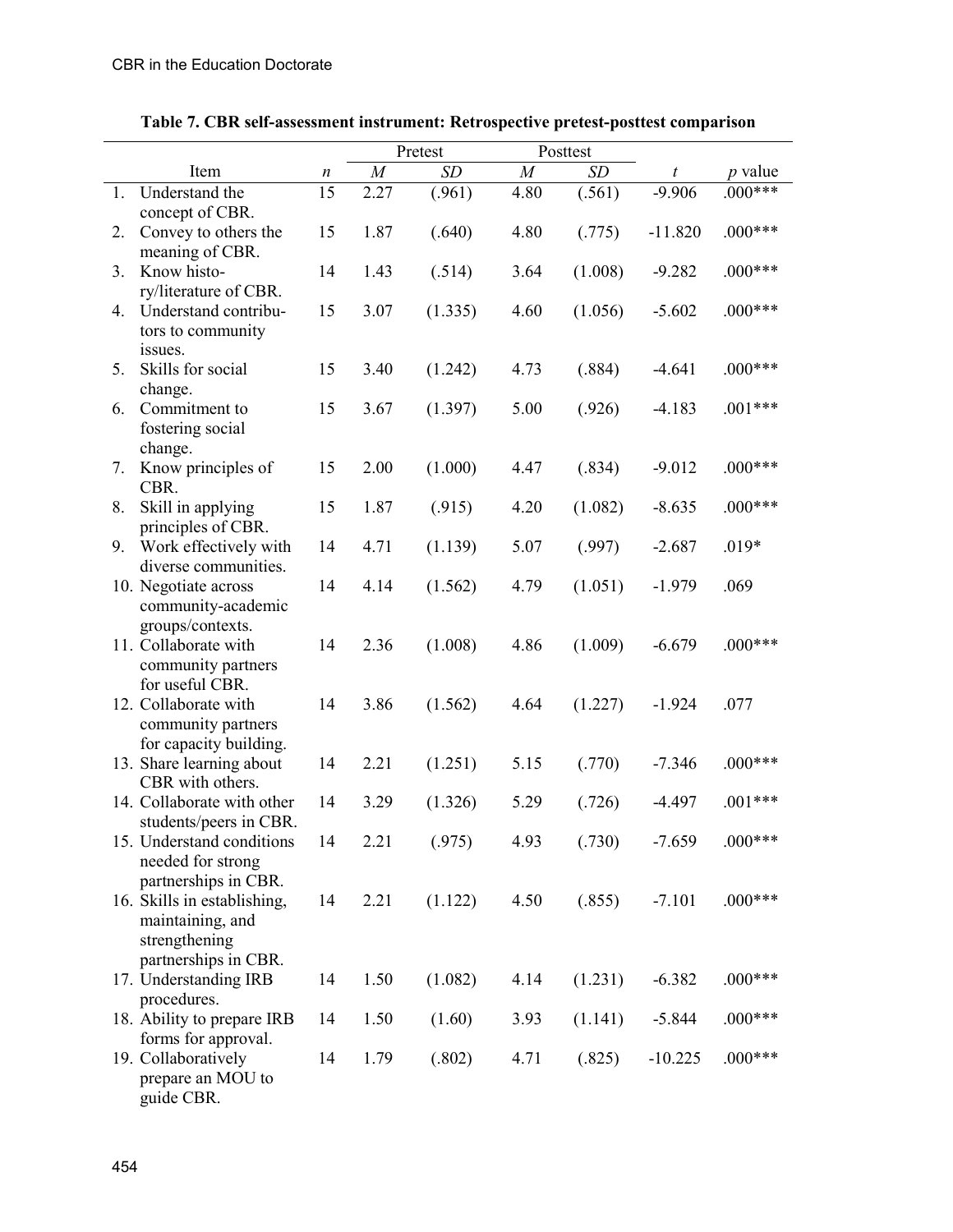|                                                                                    |        |                             | Pretest      |                | Posttest             |                |                |
|------------------------------------------------------------------------------------|--------|-----------------------------|--------------|----------------|----------------------|----------------|----------------|
| Item                                                                               | n      | M                           | <i>SD</i>    | M              | SD                   |                | <i>p</i> value |
| 20. Understand basic<br>inquiry/research skills.                                   | 14     | 1.64                        | (1.082)      | 3.93           | (1.072)              | $-7.101$       | $.000***$      |
| 21. Apply basic<br>inquiry/research skills<br>to generate CBR.                     | 14     | 1.43                        | (.938)       | 3.93           | (1.141)              | $-6.957$       | $.000***$      |
| 22. Understand key<br>research issues<br>relevant to completing<br>a dissertation. | 14     | 2.36                        | (.929)       | 4.36           | (.633)               | $-8.532$       | $.000***$      |
| $\mathbf{r}$ .<br>$\mathbf{v}$ and $\mathbf{v}$                                    | $\sim$ | $\mathbf{r}$ . $\mathbf{r}$ | $\mathbf{r}$ | $\mathbf{r}$ . | $\sim$ $\sim$ $\sim$ | $\overline{1}$ |                |

*Note.* Scale: 1 = *None*, 2 = *Minimal*, 3 = *Basic*, 4 = *Intermediate*, 5 = *Proficient*, 6 = *Advanced.* Responses from Cohort 37 only.

 $*_p$   $\leq .05$ .  $**$  $p \leq .001$ .

#### *Triangulation and Summary of Results*

Triangulation of results enabled a further level of analysis among different sources of data. Students in this study who provided the data were from three different cohorts (cases) that each conducted CBR during first-year doctoral coursework in 3 consecutive years, respectively. They responded to one, two, or all three of the different instruments that collectively provided quantitative and qualitative input relevant to addressing the research questions guiding this investigation. All instruments were completed by students during class sessions as part of coursework, which is why we did not conduct interviews. The first year we asked students to reflect on dimensions of effective teamwork, measured by the quantitative items on the CBR Process-Product Questionnaire, a valid and reliable instrument widely used in cooperative decision-making research (see Johnson  $&$  F. Johnson, 2017). The second year we realized that qualitative input would provide nuance on how students experienced CBR, so we developed the CBR Reflection Survey specifically for our program to enable explication; students completed it along with the first instrument. In the third year we asked students to respond to the first two instruments, along with the CBR Self-Assessment Instrument adapted from Jameson, Clayton, Jaeger, and Bringle (2012) to measure how students perceived accomplishment of CBR competencies. Overall patterns across results are consistent, as shown in Table 8.

On the CBR Process-Product Questionnaire, students indicated that they experienced CBR team projects in ways that enhanced mutual listening, understanding, influence, responsibility, satisfaction, and learning (reported in Table 4). This aligns with the self-generated words they used to describe their experiences, which also were overwhelmingly positive (reported in Table 5). A small collection of words across all cohorts, however, also revealed some frustrations, which is consistent with mean scores in the 7- to 8-point range on the 9-point semantic differential scale for each quantitative item on this instrument.

Collectively, CBR Process-Product Questionnaire results (quantitative and qualitative) also align with the thematic findings from responses to the CBR Reflection Survey (reported in Table 6). Specifically, the three major themes that emerged—team skills, technical skills, and management skills—ultimately are broad factors defining effective practice. The descriptive statements classified within each theme elaborate the behaviors/activities that influenced success, or frustrated efforts when missing. Students provided input that illuminated both successful (positive) and lessthan-optimal (negative) aspects. For example, comments that comprised *team skills* indicated that CBR worked well when clear/ongoing communication, individual strengths, support/trust, and cooperative/collaborative skills were in play—versus not. Comments that comprised *technical skills* spoke to the importance of knowing and being able to apply various aspects of re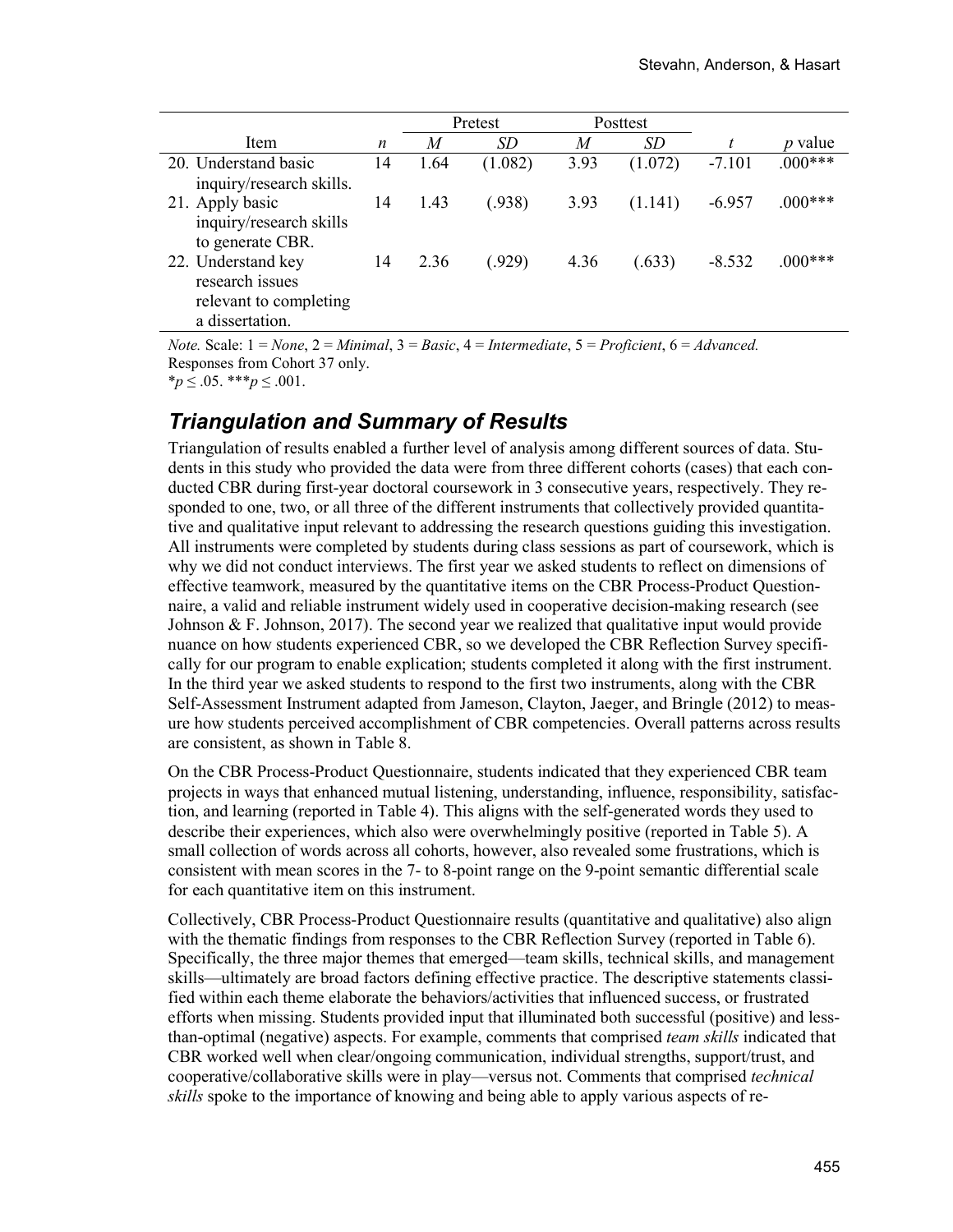search/inquiry—more positive when present, less positive when needed, and more satisfied/successful when students were developing these skills. Finally, comments that comprised *management skills* indicated an array of logistical aspects of CBR that, when present, made for a smoother experience as opposed to less smooth when not in place—such as mutually developed MOUs defining expectations, scope, boundaries, limits; established timelines, calendars, benchmarks; adequate pacing to keep the project going; and flexibility in making adjustments when warranted.

| Instrument                                                     | Cohort 35            | Cohort 36                                     | Cohort 37                                   |  |
|----------------------------------------------------------------|----------------------|-----------------------------------------------|---------------------------------------------|--|
|                                                                | $(n = 18)$           | $(n = 14)$                                    | $(n = 15)$                                  |  |
| <b>CBR Process-Product</b>                                     |                      |                                               |                                             |  |
| Questionnaire                                                  |                      |                                               |                                             |  |
| Quantitative range of<br>means across items<br>(9-point scale) | 7.00-8.00            | 7.43-8.14                                     | 7.47-8.20                                   |  |
| Qualitative word                                               | Predominantly        | Predominantly<br>$\bullet$                    | Predominantly                               |  |
| analysis                                                       | positive             | positive                                      | positive                                    |  |
|                                                                | Some negative,       | Some negative,                                | Some negative,                              |  |
|                                                                | frustration          | frustration                                   | frustration                                 |  |
| <b>CBR Reflection Survey</b>                                   | Nonapplicable        | Themes/Factors for Effective Practice         |                                             |  |
| Qualitative results                                            | (data not collected) | Team Skills<br>$\bullet$                      |                                             |  |
|                                                                |                      | (collaboration, cooperation, conflict skills) |                                             |  |
|                                                                |                      | <b>Technical Skills</b><br>$\bullet$          |                                             |  |
|                                                                |                      | (research/inquiry skills)                     |                                             |  |
|                                                                |                      | Management Skills<br>$\bullet$                |                                             |  |
|                                                                |                      | (expectations/MOUs,                           |                                             |  |
|                                                                |                      | plans/timelines/calendars,                    |                                             |  |
|                                                                |                      |                                               | benchmarks/pacing, flexibility/adjustments) |  |
| <b>CBR</b> Self-Assessment                                     | Nonapplicable        | Nonapplicable                                 | 19 of 22 items<br>$\bullet$                 |  |
| Instrument                                                     | (data not collected) | (data not collected)                          | significantly                               |  |
| Quantitative                                                   |                      |                                               | different at                                |  |
| retrospective                                                  |                      |                                               | $p < .001$ .                                |  |
| pretest-posttest                                               |                      |                                               | 1 of 22 items                               |  |
| comparison                                                     |                      |                                               | significantly                               |  |
|                                                                |                      |                                               | different at                                |  |
|                                                                |                      |                                               | $p < .05$ .                                 |  |
|                                                                |                      |                                               | 2 of 22 items not                           |  |
|                                                                |                      |                                               | significantly                               |  |
|                                                                |                      |                                               | different (both                             |  |
|                                                                |                      |                                               | were approaching                            |  |
|                                                                |                      |                                               | significance at                             |  |
|                                                                |                      |                                               | $p = .05$ ).                                |  |

|  | Table 8. Triangulation of results across cohorts and instruments |  |
|--|------------------------------------------------------------------|--|
|  |                                                                  |  |

Finally, results from the CBR Self-Assessment Instrument that compared retrospective pretestposttest mean scores on an array of items (reported in Table 7) aligned with findings from the other two instruments, thereby also supporting the overall effectiveness of CBR as experienced by the doctoral students. For example, statistically significant pre-post comparisons suggest greater perceived ability to (a) collaborate with other students/peers and CBOs (team skills); (b) deal with research, dissertation, and IRB requirements at the doctoral level (technical skills); (c)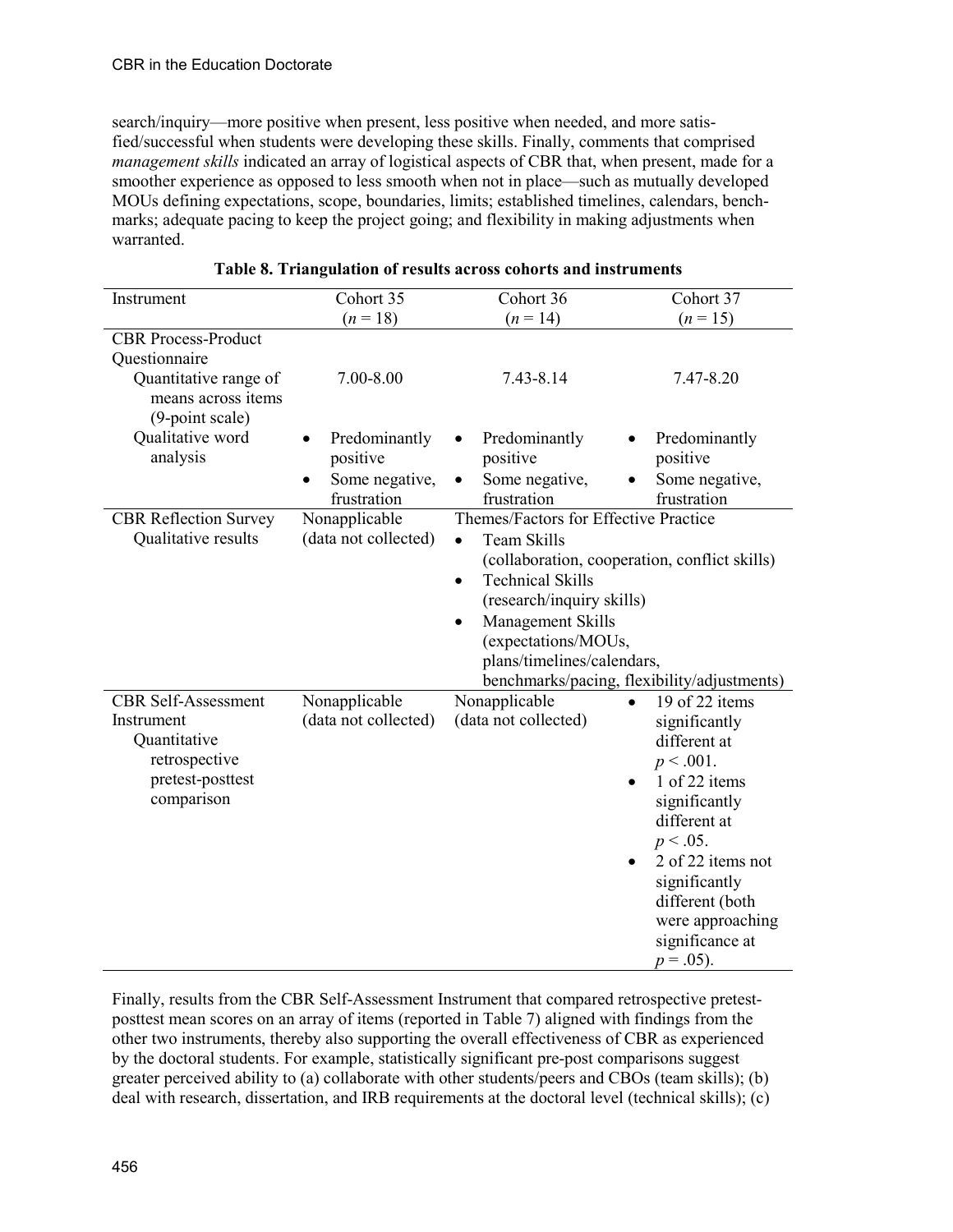prepare MOUs (management skills); and (d) understand, conduct, and share various aspects of CBR with others—including its history, literature, principles, components—all leveraged for positive social change.

## **Discussion**

### *Overall Effectiveness*

The main purpose of this study was to determine the extent to which engaging students in CBR enhances learning and development at the doctoral level. This is particularly important given the current overall lack of studies examining the impact of CBR in graduate education in general, and in doctoral programs specifically. Related purposes were to determine effects of conducting CBR in the education doctorate on students' (a) attitudes toward and competence in CBR, (b) preparation for dissertation research, (c) cooperative/collaborative skills, (d) project management leadership skills and (e) learning how to work with the community to enact broad-based change. The results provide new empirical evidence on the overall effectiveness of integrating CBR into required coursework in doctoral studies by reporting perceived student impact.

We anticipated that all CBR teams would succeed, which they ultimately did. All CBR teams across all cohorts successfully completed their respective projects that culminated in delivering professional-quality written reports and PowerPoint presentations to CBOs, doctoral faculty, and peers/classmates in each respective course in which CBR was conducted. We suspected that accountability for following through would be strong because students were positively interdependent in completing their team goal, which was to conduct a CBR project that provided CBOs with useful information. This goal would have been challenging for any one student to accomplish alone in one year, thus motivating students to work cooperatively to get the job done. The project also was authentic; students knew that CBOs were counting on them for sound results useful for decision making. However, success was not without some frustration, which some teams experienced more intensely than others. Some of the most common conflicts involved communication (unclear versus clear, irregular versus regular, electronic formats versus in-person conversations—amongst teammates as well as between teams and their CBOs); uncertainty about the nature of the investigation ("fuzzy" goals/targets/questions to investigate as well as "loose" plans that did not provide the type of concrete direction that would have been helpful, especially at the beginning of the project); and juggling full-time jobs, family life, and graduate coursework (in addition to conducting the CBR project while simultaneously taking leadership, research methods, and specialization courses throughout the first year).

Despite such challenges, results overall strongly suggest that integrating CBR into the educational leadership doctorate produces a number of benefits. First, findings indicate that the doctoral students who conducted CBR in this study developed positive attitudes toward CBR because it constituted authentic real-world learning. Although frustrations at certain junctures over time occurred in all CBR teams across all cohorts, this in part may have been because students knew that results mattered to the CBOs. In other words, completing the CBR project went beyond a typical classroom assignment, which may have heightened feelings of conflict amongst students when, periodically, certain teammates did not follow through with their contributions in timely ways (particularly see Table 4, Item 7; and Table 5). Second, participants reported enhanced understanding of and commitment to CBR and how to conduct it. Key areas of growth centered on engaging with community to foster social change, applying the principles of CBR, and being committed to social change (particularly see Table 4, Item 8; Tables 5 and 6; and Table 7, Items 1-8, 13 ). Third, participants reported expanded understanding and application of their technical research skills. These especially included how to frame research questions; construct valid/reliable surveys; deal with challenges of data collection; make choices about how best to analyze, inter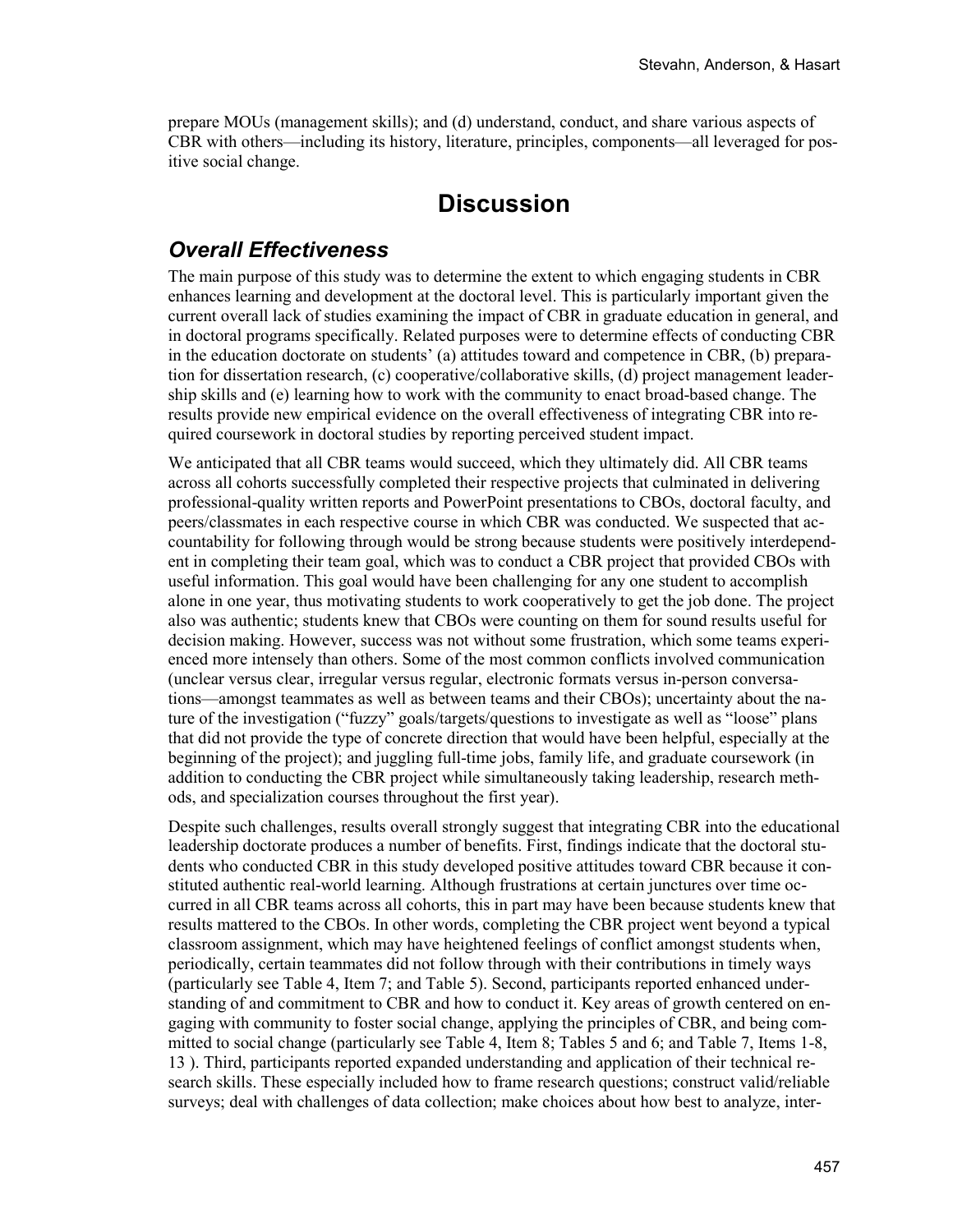pret, display/present data and findings; and submit to the IRB (particularly see Table 6; and Table 7, Items 17-22). Students also came to realize that enacting technical research skills for highquality CBR takes extraordinary time, effort, and persistence. Fourth, participants appreciated more deeply the importance of cooperative/collaborative skills needed to accomplish meaningful tasks larger than oneself. Overall they experienced effective teamwork and cooperative/collaborative decision making, and learned that conflict will occur, so prepare to constructively name, explain, listen, and resolve issues that arise (particularly see Table 4, Items 1-7; Tables 5 and 6; and Table 7, Items 9-12, 14-16, 19). Finally, participants honed project management skills for effective leadership. These included attending to structural considerations such as developing MOUs with CBOs, creating timelines, and pacing progress (particularly see Table 6).

# *Support for Theoretical Foundations*

The findings also provide additional support for the two theoretical foundations that informed our implementation of CBR—specifically the three principles that underpin CBR and the five basic elements that underpin cooperative teamwork. The CBR literature posits that best practice will evolve from university students and faculty (a) learning and acting on what the CBO believes are important issues/questions to address community needs, (b) seeking multiple forms of data and sharing findings in ways most useful to the community, and (c) applying results for social-justiceoriented change. The cooperative learning literature provides abundant empirical evidence that indicates effective teamwork evolves from (a) *positive interdependence*—targeting a shared goal that mutually connects all teammates together such that one's success depends on everyone's success, (b) *individual accountability*—requiring each teammate's unique strengths and contributions for the group to succeed, (c) *promotive interaction*—teammates facilitating each other's success, (d) *social skills*— inviting voice, listening, checking for understanding, asking questions, clarifying, summarizing, using appropriate humor to relieve tension, resolving conflict constructively, and implementing other interpersonal skills through which teamwork gets done, and (e) *group processing*—systematically reflecting on task structures and interpersonal dynamics to determine what is working well and what needs adjusting to improve teamwork. One might call our implementation "cooperative CBR" or "team-based CBR" because it purposefully combined the tenants of both these foundations. The triangulated results previously reported indicate that students embraced the CBR principles and cooperative learning elements to varying degrees, thereby further corroborating their importance for effective practice, as noted in the existing literature.

## *Strengths and Limitations*

This study has a number of strengths. First, it is one of only a few to examine effects of CBR at the doctoral level, and may be the only one that implemented CBR as a required program component for all students. Second, respected theoretical foundations grounded and guided this study, namely CBR principles and cooperative learning elements. Third, participating doctoral students were diverse in gender, ethnic/cultural background, and professional focus. Fourth, complete data sets were obtained from all three cohorts on the various instruments administered in each of the 3 years. Fifth, two of the instruments (the CBR Process-Product Questionnaire and the CBR Self-Assessment Instrument) had established validity and reliability from their history of repeated use as noted in the literature, although we slightly adapted each by substituting terms for certain words to increase clarity within the Seattle University context and by adding several items to assess perceptions of content/substance learned about the issues investigated and research/inquiry skills. Sixth, independent readers/coders reached agreement on categories and themes for all qualitative data. Seventh, there is evidence that retrospective pretests (the method used in this study) more closely match expert judgment of knowledge and skills than ratings from traditional pretests (see Howard & Daily, 1979; Klatt & Taylor-Powell, 2005; Lamb, 2005). Eighth, the retrospective pretest was administered separately from the posttest, which is deemed effective (see Nimon, Zi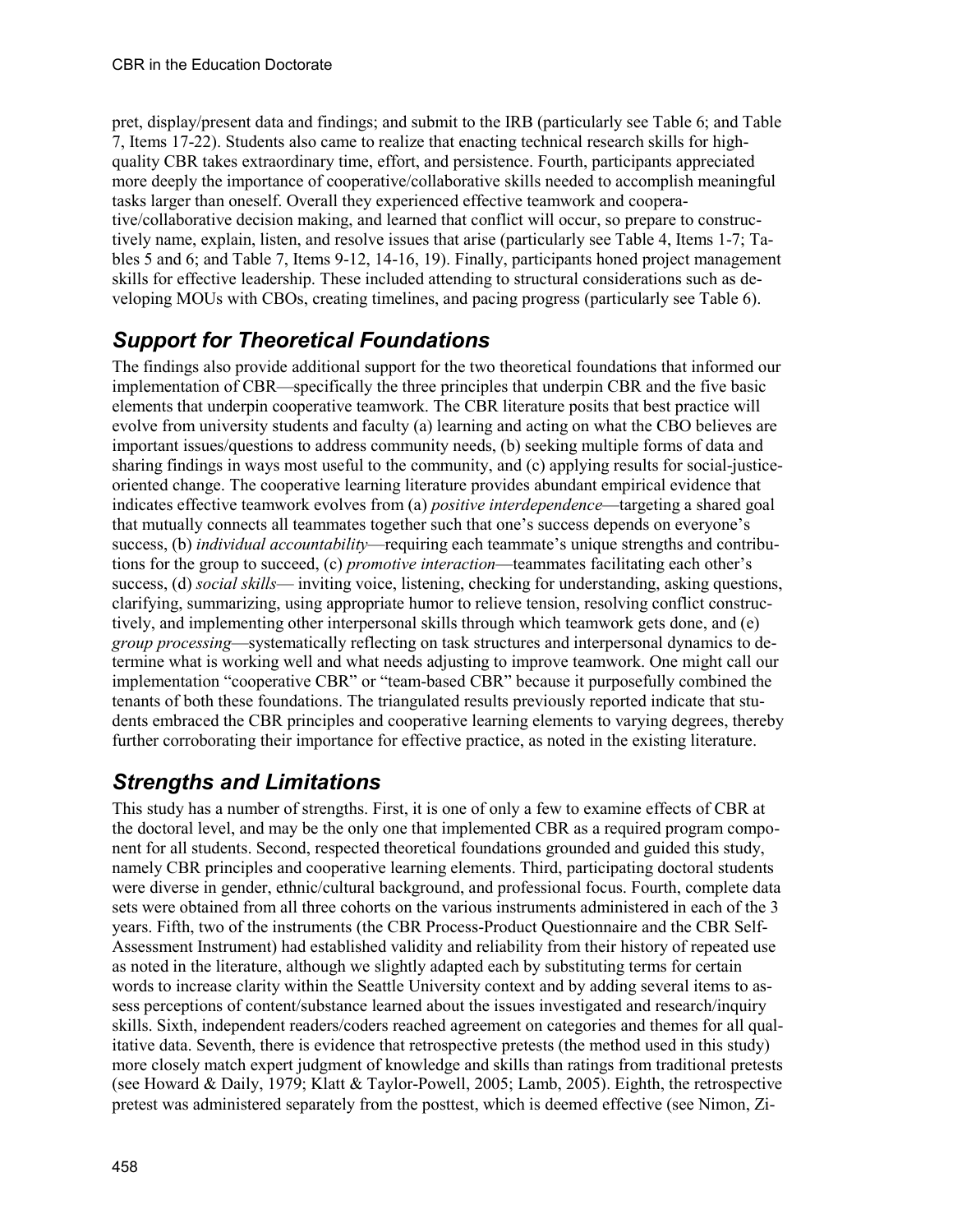garmi, & Allen, 2011). Finally, findings were triangulated, revealing consistent patterns across outcomes throughout.

However, this study also has some limitations. It was conducted at one Jesuit private university in one EdD program situated in the Pacific Northwest of the United States, although data were collected from three different cohorts in 3 separate years. The overall sample was relatively small, although it constituted all students entering the program in each year. All instruments were selfreport; however, three different instruments did enable triangulation of results from quantitative and qualitative data. Although it was not possible to employ control groups, three separate and distinct cohorts did provide input, and results fairly strongly aligned across all. Also, direct measures of achievement were not obtained, such as exams or behavioral observations to assess students' declarative and procedural knowledge of CBR, research/inquiry, cooperative teamwork, or other desired learning. However, as previously noted, all CBR teams—three in Cohort 35, four in Cohort 36, and five in Cohort 37—provided final written reports and PowerPoint presentations to CBOs that met professional standards, thus exhibiting evidence of accomplishment. Finally, written reflective feedback from CBOs was not obtained formally, however interactions and anecdotal comments following the presentations seemed to indicate satisfaction. In fact, three CBOs that Cohort 36 served wanted to (and did) continue pursuing additional CBR projects the following year with Cohort 37, thereby building upon and extending the original investigations. It would be unlikely that CBOs would do so if their experience had not been satisfactory. Also, faculty communicated directly with all CBO partners after the conclusion of the CBR projects conducted by Cohort 37 to discuss partners' satisfaction, what they saw as strengths and limitations of the CBR, and their suggestions for improvement. All partners expressed satisfaction with the final reports and presentations, while also offering ideas to improve communication among all CBR participants, and in one case, suggested that students take on projects with a broader scope.

### *Implications for Current Practice*

The results of this study demonstrate that team-based CBR can be feasible and effective at the doctoral level, which suggests that faculty should consider integrating CBR into doctoral studies. In doing so, however, faculty also should be prepared to monitor, mentor, facilitate, guide, and intervene appropriately—especially in areas related to assisting students in (a) making sound research decisions (regarding questions, designs, samples, data collection and analysis, interpretation, reporting), (b) establishing structures that keep the process moving forward (developing MOUs, calendars, timelines, benchmarks, and regular reflection for determining useful adjustments), (c) interacting with CBOs in ways that forge partnerships (sometimes aided by faculty who step in as liaison, mediator, or third-party facilitator in more challenging situations), and (d) skillfully managing conflicts likely to arise (amongst teammates and/or between CBR teams and CBOs). This is real work that demands more from both students and faculty than typical class assignments that are given, completed, submitted, graded, then considered done—regardless of quality. In contrast, CBR requires work that maintains a high level of consistent integrity and credibility throughout so as to produce results that CBOs deem useful and from which they can confidently make decisions to advance their initiatives for social change. Ideally, CBR also requires forging partnerships with CBOs, which is challenging given university contexts (quarter/semester intervals; courses and grades that must be completed within those intervals; other rules, regulations, approvals) and CBO needs and operations (many of which are nonprofits on shoestring budgets with limited staff serving a range of societal needs that demand flexibility). CBR also requires developing sensitivity to cultural differences and the ability to collaborate with individuals and organizations whose backgrounds and values may differ from those of the students. The good news is that, despite these complexities, students in our team-based CBR implementation consistently expressed that they valued the experience and felt an enhanced sense of commitment to working for social justice as leaders in their respective communities.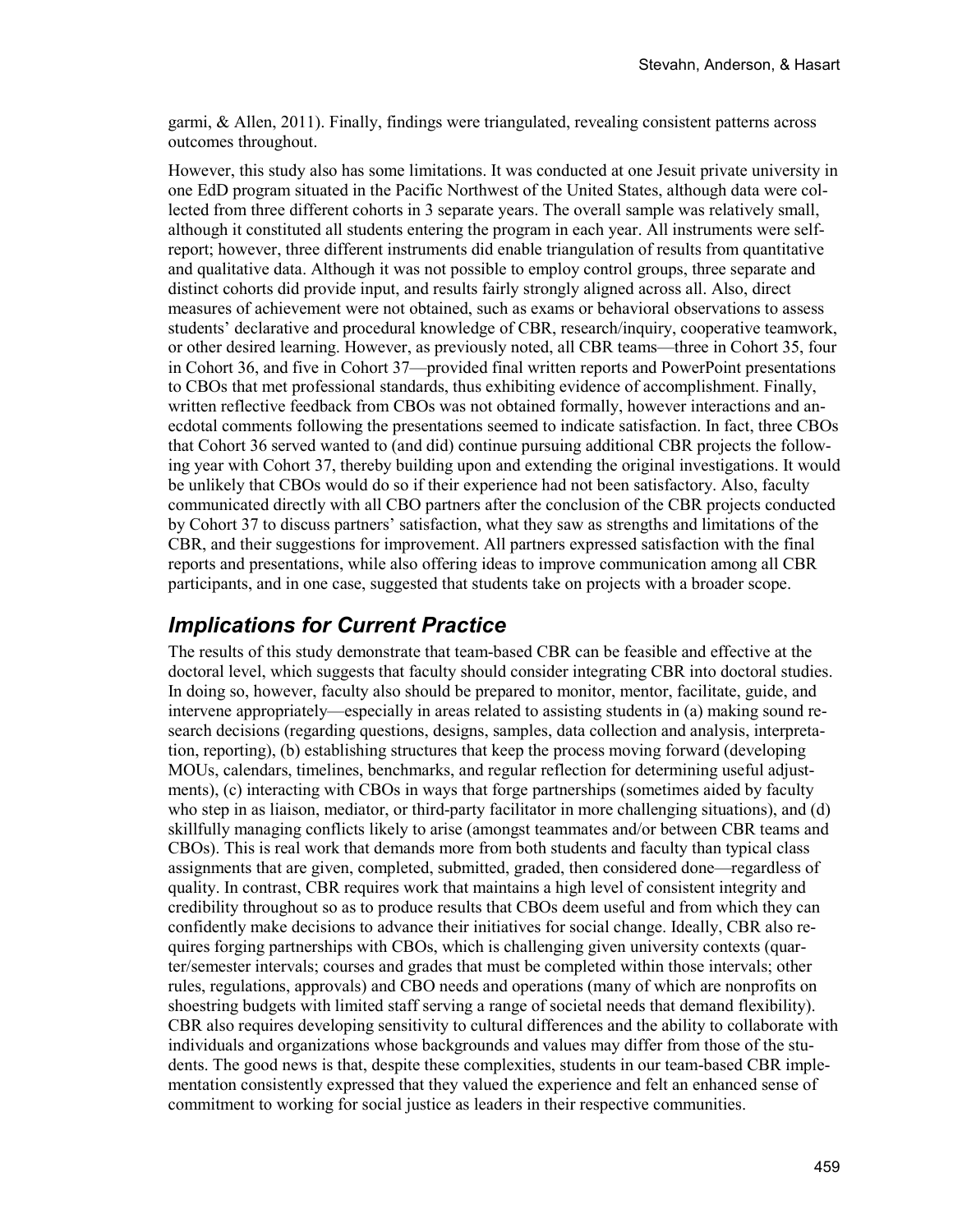We have learned many lessons from continuously implementing CBR across three successive cohorts and systematically gathering input from them across 3 years. One of the major lessons is that the more structure CBR teams build into their work up front and the more attention to structure throughout, along with ongoing communication, the more likely students will be able to deal with unexpected challenges and adjust appropriately when warranted. Structure and regular communication also are useful in dealing with conflicts because preplanned concrete systems for touching base provide foundations for meaningful ongoing reflection, more immediate detection of possible tensions, and the ability to keep disagreements and frustrations small, manageable, and resolvable in mutually beneficial ways.

In fact, we learned a great deal from students' reflections that detailed what they found most challenging as well as helpful (see Table 6, also Stevahn, 2014), and each year made program adjustments accordingly to strengthen best practice developmentally (see Table 1). We learned from Cohort 35 that concrete written expectations, plans, and agreements amongst teammates and with CBOs would be helpful—and that more ongoing, focused, reflection/processing would be useful for taking stock of progress, team dynamics, and interactions with CBOs. Conversations and verbal agreements were a good start, but formalized MOUs, plans, and calendars would provide greater structure, so we built these into the next year. We learned from Cohort 36 that MOUs were indeed useful and that more focused processing (using templates) did engage students in more carefully thinking about what they were learning through CBR that eventually could be applied to dissertation research and their leadership roles in their specialized fields (education, government, health, theology/ministry, nonprofit settings). Finally, we learned from Cohort 37 that more regular meetings amongst teammates and with CBOs further contributed to ongoing communication useful for clarity in shaping direction, formulating plans, staying on track, adjusting when necessary, dealing with issues that arose, and producing high-quality products.

As faculty, we also reflected on lessons learned from mentoring and monitoring students while conducting their CBR studies. First, we learned that it is important to provide one full academic year (three quarters—fall, winter, spring—at a minimum) to plan and conduct a CBR project. High-quality work takes more time than expected, especially when collaborating with other group members and a community partner. Second, we learned that developing long-term, deeper relationships between a community partner and university faculty and students can facilitate higher-quality CBR due to the trust, understanding, and clearer avenues of communication that emerge over time. Third, we learned that it is important to provide students with basic-level understanding of research knowledge and skills they will need to complete their CBR projects prior (yet close) to beginning those projects. Students then can apply and refine their technical research skills during the CBR process.

Ultimately we have come to appreciate that the intensity, rigor, quality, and amount of time students devote to CBR to make it meaningful, useful, and successful provide a doctoral inquiry experience more aligned with the stated outcomes of most EdD programs. We also believe—largely based on results from this 3-year study—that required team-based CBR is a form of social inquiry that may better position doctoral students to practice and internalize a host of skills needed by leaders who effectively facilitate cooperative or collaborative processes, engage in data-based decision making, direct organizational development, and guide organizational learning, We now are in the process of transitioning from the traditional individualistic dissertation model (that we thought CBR in Year 1 would better prepare students for in Year 3) to a team-based CBR dissertation model (conducted in Year 3), through which students working cooperatively will produce a Thematic Dissertation in Leadership Practice (TDiLP) to address a complex social problem in partnership with a CBO that desires actionable answers. The TDiLP becomes the required social inquiry component of the EdD—providing doctoral rigor, equipping students with the types of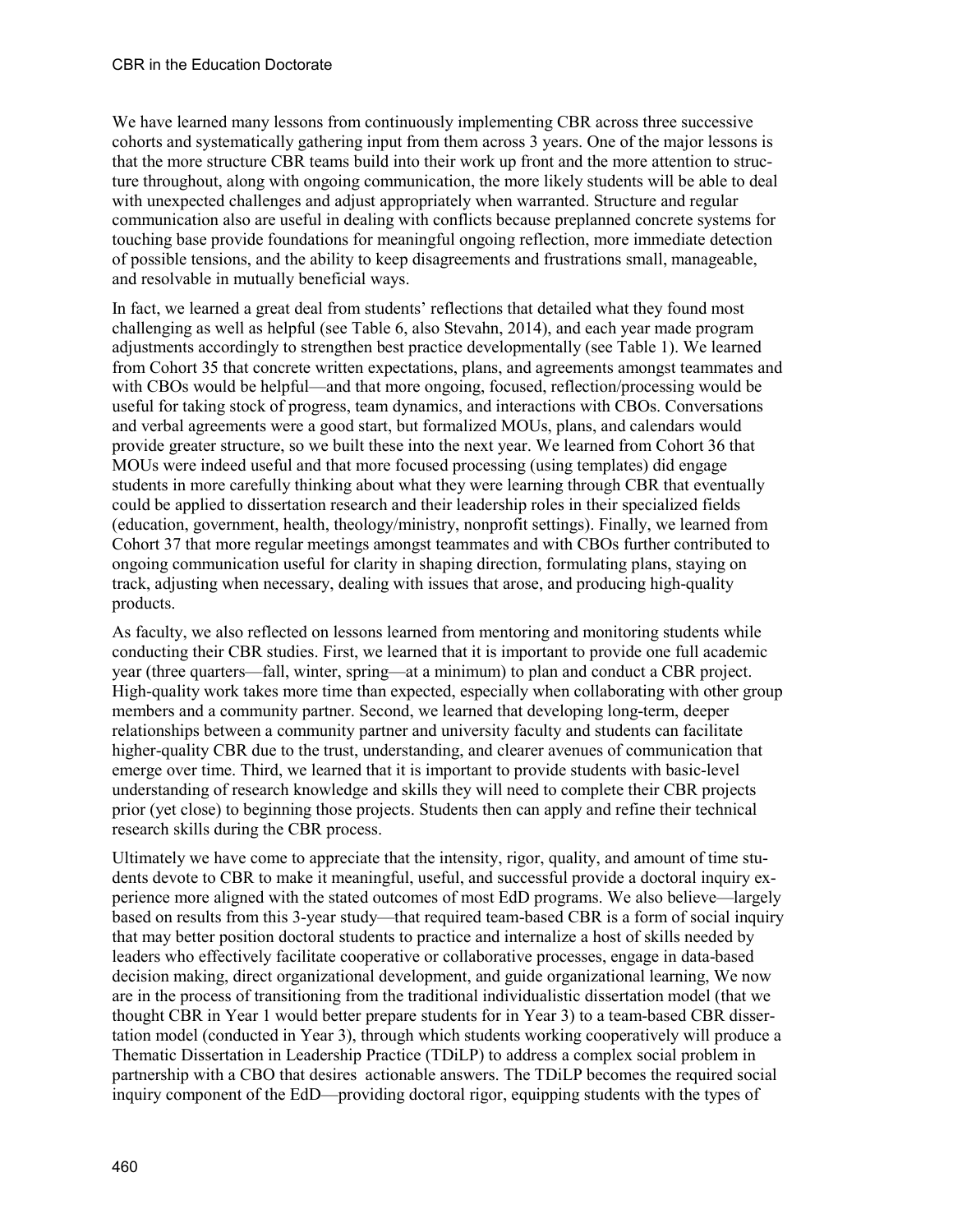applied skill sets they need as leaders, and immersing students in the community by connecting them with CBOs advancing social justice initiatives.

### *Directions for Future Research*

Given the few studies that have been conducted on CBR in graduate programs—particularly at the doctoral level—opportunities are abundant for future research that can continue to provide information toward further discovering what makes effective practice. Possibilities include systematically assessing:

- Student achievement—especially the extent to which students learn what constitutes sound research/inquiry and how to conduct it for social good.
- Impact on CBOs—especially examining the quality of their experiences with CBR by considering their perceived effectiveness of the partnership and usefulness of the process and final product for advancing social change. Future studies that systematically assess CBO satisfaction by determining the degree of fidelity to the Community Standards for Service-Learning developed by Stoecker and Tryon (2009) may enable better understanding of this important aspect of CBR.
- Replication of team-based CBR processes and outcomes—especially across numerous settings (public and private universities) in different geographic locations (across the United States and/or world) with diverse populations (representing different gender, ethnic/cultural, economic/income, social/political characteristics).
- Long-term behavioral impact—especially to determine if participants are more active in and/or devoted to social justice issues and change initiatives in their communities.
- Doctoral program effectiveness—particularly by obtaining data on both immediate and longitudinal effects with respect to program goals, college/school outcomes, and university mission/vision/values, specifically attending to developmental designs that intentionally engage students in experiences to progressively build, expand, and refine their professional competence across a wide array of complex processes and outcomes.

## *Overall Significance*

This study adds new information to a largely unstudied area of practice in higher education, namely effects of integrating team-based CBR into the education doctorate as a required component of the program. Such information may assist faculty in planning student learning experiences most likely to result in developmentally appropriate professional training at this level—especially EdD programs with a scholar-practitioner, practical-application focus. When the heart of such programs is leadership, our results indicate that team-based CBR can provide a holistic and authentic experience through which numerous complex competencies can be practiced and honed exactly the types of skills and competencies that leaders need to be successful. In fact, many of these are specified in the *working principles* and *design concepts* that have emerged from the Carnegie Project on the Education Doctorate (CPED, 2014a, 2014b), based on systematic input from member institutions searching for more effective ways to define, position, deliver, and involve students in the EdD experience—especially distinguishing it from the PhD that predominantly prepares individuals to become researchers in the traditional sense (primarily faculty in 4 year universities), in contrast to highly skilled leaders/practitioners in the community. The CPED working principles and design concepts (shown in Table 9) are similar in many ways to the teambased CBR experience we integrated into Seattle University's EdD program with Cohorts 35, 36, and 37.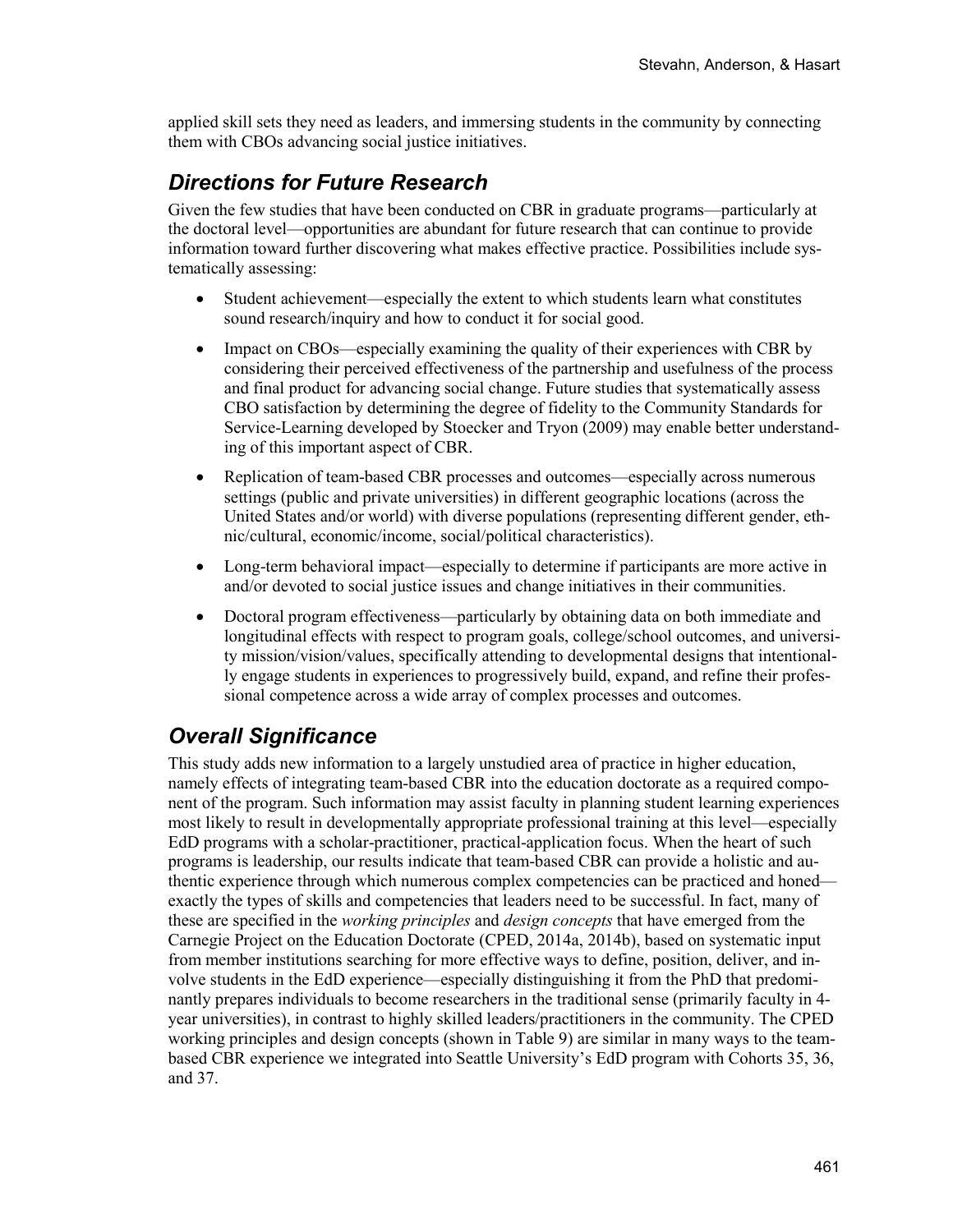#### **Table 9. Carnegie Project on the Education Doctorate (CPED)**

#### Working Principles

The Professional doctorate in education:

- 1. Is framed around questions of equity, ethics, and social justice to bring about solutions to complex problems of practice.
- 2. Prepares leaders who can construct and apply knowledge to make a positive difference in the lives of individuals, families, organizations, and communities.
- 3. Provides opportunities for candidates to develop and demonstrate collaboration and communication skills to work with diverse communities and to build partnerships.
- 4. Provides field-based opportunities to analyze problems of practice and use multiple frames to develop meaningful solutions.
- 5. Is grounded in and develops a professional knowledge base that integrates both practical and research knowledge, that links theory with systemic and systematic inquiry.
- 6. Emphasizes the generation, transformation, and use of professional knowledge and practice.

#### Design Concepts

*Scholarly Practitioner* . . .scholarly practitioners blend practical wisdom with professional skills and knowledge to name, frame, and solve problems of practice. They use practical research and applied theories as tools for change because they understand the importance of equity and social justice. They disseminate their work in multiple ways, and they have an obligation to resolve problems of practice by collaborating with key stakeholders, including the university, the educational institution, the community, and individuals.

*Signature Pedagogy* . . . is the pervasive set of practices used to prepare scholarly practitioners for all aspects of their professional work: "to think, to perform, and to act with integrity" (Shulman, 2005, p. 52). Signature pedagogy includes three dimensions, as articulated by Shulman (2005):

- 1. Teaching is deliberate, pervasive and persistent. It challenges assumptions, engages in action, and requires ongoing assessment and accountability.
- 2. Teaching and learning are grounded in theory, research, and in problems of practice. It leads to habits of mind, hand, and heart that can and will be applied to authentic professional settings.
- 3. Teaching helps students develop a critical and professional stance with a moral and ethical imperative for equity and social justice.

*Inquiry as Practice* . . . is the process of posing significant questions that focus on complex problems of practice. By using various research, theories, and professional wisdom, scholarly practitioners design innovative solutions to address the problems of practice. At the center of Inquiry of Practice is the ability to use data to understand the effects of innovation. As such, Inquiry of Practice requires the ability to gather, organize, judge, aggregate, and analyze situations, literature, and data with a critical lens.

*Laboratories of Practice* . . . are settings where theory and practice inform and enrich each other. They address complex problems of practice where ideas—formed by the intersection of theory, inquiry, and practice—can be implemented, measured, and analyzed for the impact made. Laboratories of Practice facilitate transformative and generative learning that is measured by the development of scholarly expertise and implementation of practice.

*Problem of Practice* . . .is a persistent, contextualized, and specific issue embedded in the work of a professional practitioner, the addressing of which has the potential to result in improved understanding, experience, and outcomes.

*Dissertation in Practice* . . . is a scholarly endeavor that impacts a complex problem of practice.

*Note.* Copyright 2014 by the Carnegie Project on the Education Doctorate, Inc. (CPED). Reprinted with permission.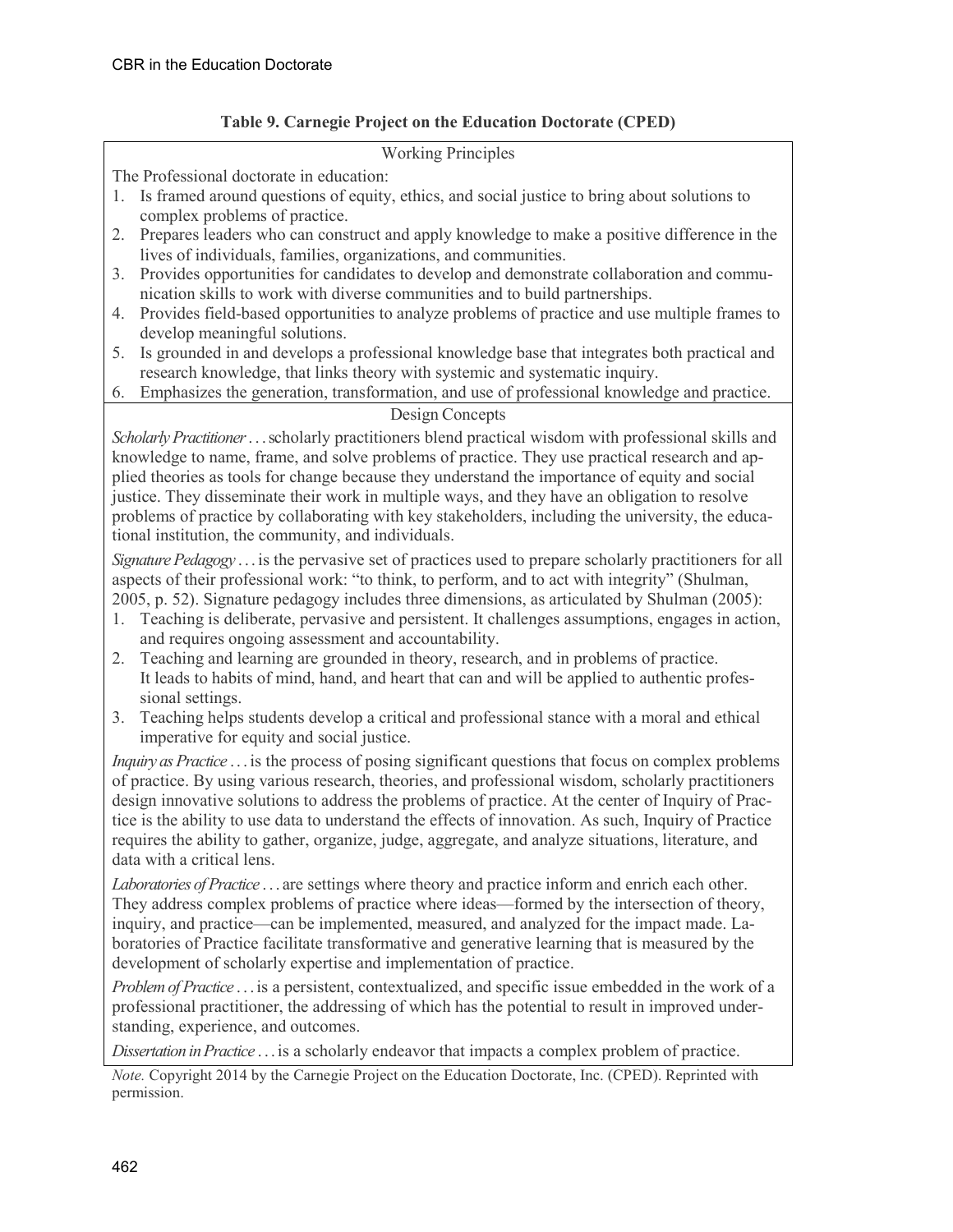It also is remarkable that the three qualitative themes that emerged in this study that point to effective practice—i.e., the importance of *team* (social), *technical* (research), and *management* (structural) skills for conducting team-based CBR (see Table 6)—are similar to three of five broad evaluator competency domains found in the program evaluation literature (see King & Stevahn, 2013; Stevahn & King, 2014), especially since this study was not undertaken to validate such domains, yet provides validity, to a certain extent. Specifically, the three evaluator competency domains that overlap with the three qualitative themes relevant to effective CBR focus on *technical* (appropriate methodology), *management* (of projects), and *interpersonal* (social interaction) aspects of conducting sound evaluation research—the remaining domains focus on evaluator practice that is *professional* (ethical/principled) and *situational* (attending to contextual/cultural circumstances in each distinctive evaluation setting). Perhaps the effective practice themes in this study that coincide with the evaluator competency domains emerging from research on essential evaluator knowledge, skills, and dispositions (King, Stevahn, Ghere, & Minnema, 2001; King & Stevahn, 2015; Stevahn, King, Ghere, & Minnema, 2005; Wilcox, 2012; Wilcox & King, 2014) should be no surprise, as team-based CBR can be considered one of several types of participatory evaluation practice (see King & Stevahn, 2013, pp. 30-31) aimed at bringing about substantive organizational and/or social change.

Effective leadership often involves initiating, facilitating, and/or involving organizational members in evaluating programs, policies, or practices by gathering data for evidence-based decision making. Educational leadership doctorates that engage students in authentic field-based social inquiry through CBR—either integrated into required coursework or as the culminating dissertation in practice—may be well positioned to equip students with such skills. Furthermore, if the goal of graduate education includes developing leaders who commit to social change, work for the common good, and positively impact social justice—in addition to promoting academic excellence and professional formation—then integrating team-based CBR into the education doctorate holds promise.

# **References**

- Beckman, M., Brandenberger, J. W., & Smith Shappell, A. (2009). Graduate students and communitybased learning. *Academic Exchange Quarterly, 13*(3), 45-50.
- Bringle, R. G. Clayton, P. H., & Hatcher, J. A. (2013). Research on service learning. In P. H. Clayton, R. G. Bringle, & J. A. Hatcher (Eds.), *Research on service learning: Conceptual frameworks and assessment.* Sterling, VA: Stylus.
- Carnegie Project on the Education Doctorate. (2014a). *Definition of and working principles for EdD program design.*Retrieved from [http://cpedinitiative.org/working-principles-professional-practice-doctorate](http://cpedinitiative.org/working-principles-professional-practice-doctorate-education)[education](http://cpedinitiative.org/working-principles-professional-practice-doctorate-education)
- Carnegie Project on the Education Doctorate. (2014b). *Design concept definitions.*Retrieved from <http://cpedinitiative.org/design-concept-definitions>
- Case, K. I. (2014). Community-based research in graduate education: Implementing program decisions across the disciplines. *Journal of Public Scholarship in Higher Education, 4*, 69-92.
- Deutsch, M. (1949a). An experimental study of the effects of cooperation and competition upon group processes. *Human Relations, 2*, 199-231.
- Deutsch, M. (1949b). A theory of cooperation and competition. *Human Relations, 2*, 129-151.
- Deutsch, M. (2014). Cooperation, competition, and conflict. In M. Deutsch, P. T. Coleman, & E. C. Marcus (Eds.), *The handbook of conflict resolution: Theory and practice* (3<sup>nd</sup> ed.). San Francisco, CA: Jossey-Bass.
- Howard, G. S., & Dailey, P. R. (1979). Response-shift bias: A source of contamination of self report measures*. Journal of Applied Psychology, 64*, 144-150.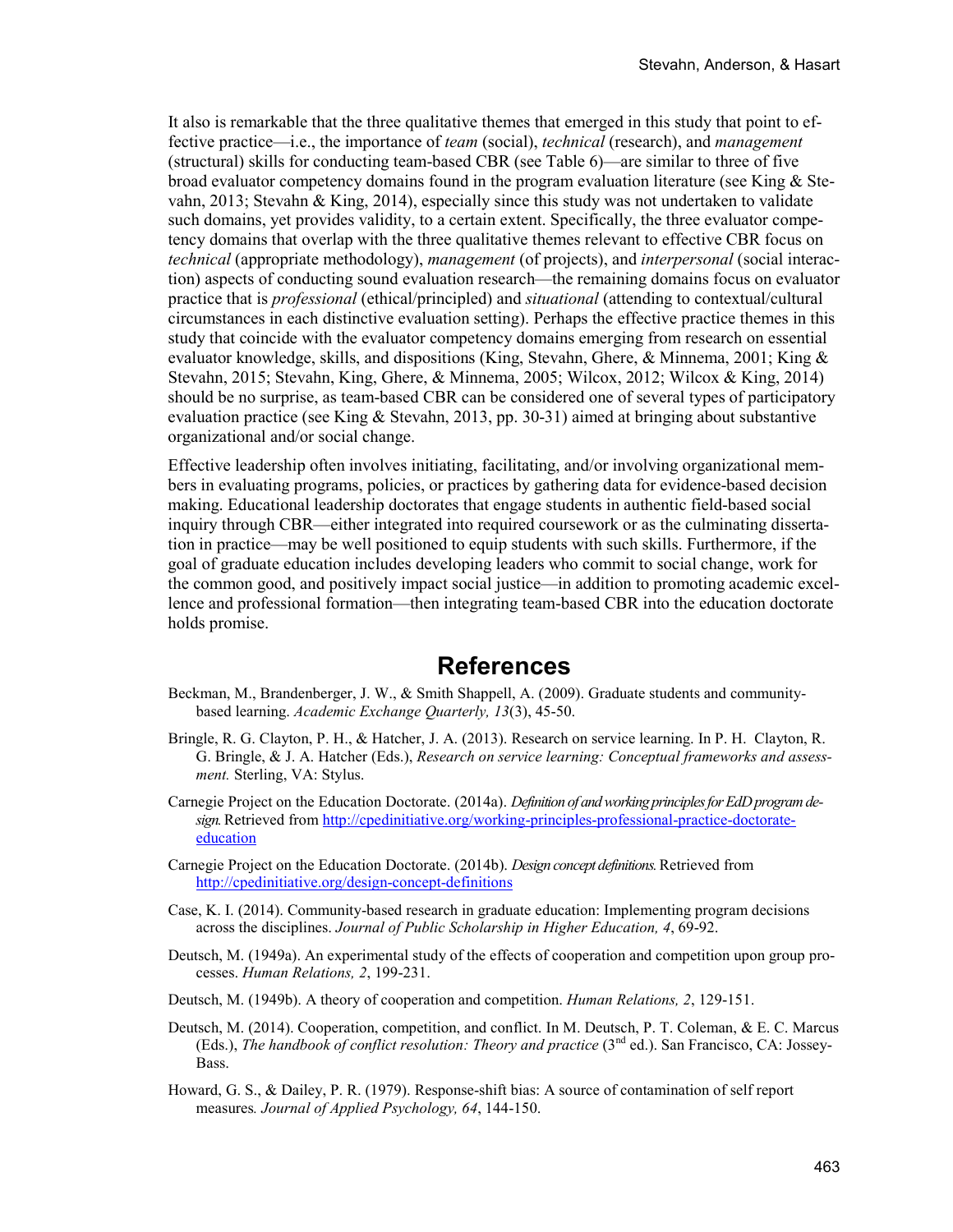- Jameson, J. K., Jaeger, A. J., Clayton, P., & Bringle, R. G. (2012). Investigating faculty learning in the context of community-engaged scholarship. *Michigan Journal of Community Service Learning 19*(2), 40- 55.
- Johnson, D. W., & Johnson, R. T. (1989). *Cooperation and competition: Theory and research.* Edina, MN: Interaction Book Company.
- Johnson, D. W., & Johnson, R. T. (2005). New developments in social interdependence theory. *Genetic, Social, and General Psychology Monographs, 131,* 285-358.
- Johnson, D. W., & Johnson, R. T. (2011). Intellectual legacy: Cooperation and competition. In P. T. Coleman (Ed.), *Conflict, interdependence, and justice: The intellectual legacy of Morton Deutsch.* New York, NY: Springer.
- Johnson, D. W., & Johnson, F. P. (2017). *Joining together: Group theory and group skills* (12<sup>th</sup> ed.). New York, NY: Pearson Education.
- King, J. A., & Stevahn, L. (2013). *Interactive evaluation practice: Mastering the interpersonal dynamics of program evaluation.* Thousand Oaks, CA: Sage.
- King, J. A., & Stevahn, L. (2015). Competencies for program evaluators in light of adaptive action: What? So what? Now what? In J. W. Altschuld & M. Engle (Eds.), *Accreditation, certification, and credentialing: Relevant concerns for U.S. evaluators. New Directions for Evaluation*, *Number 145* (pp.21- 37). San Francisco, CA: Jossey-Bass.
- King, J. A., Stevahn, L., Ghere, G., & Minnema, J. (2001). Toward a taxonomy of essential evaluator competencies. *American Journal of Evaluation, 22*(2), 229-247.
- Klatt, J., & Taylor-Powell, E. (2005). *Synthesis of literature relative to the retrospective pretest design.* Paper presented at the annual meeting of the American Evaluation Association, Toronto, Canada.
- Lamb, T. (2005). The retrospective pretest: An imperfect but useful tool. *The Evaluation Exchange.* Retrieved from [http://www.hfrp.org/evaluation/the-evaluation-exchange/issue-archive/evaluation](http://www.hfrp.org/evaluation/the-evaluation-exchange/issue-archive/evaluation-methodology/the-retrospective-pretest-an-imperfect-but-useful-tool)[methodology/the-retrospective-pretest-an-imperfect-but-useful-tool](http://www.hfrp.org/evaluation/the-evaluation-exchange/issue-archive/evaluation-methodology/the-retrospective-pretest-an-imperfect-but-useful-tool)
- Nimon, K., Zigarmi, D., & Allen, J. (2011). Measures of program effectiveness based on retrospective pretest data: Are all created equal? *American Journal of Evaluation 32*(1), 8-28.
- Porpora. D. (1999). Action research: The highest stage of service-learning? In J. Ostrow, G. Hesser, & S. Enos (Eds.), *Cultivating the sociological imagination: Concepts and models for service-learning* (pp.121-133). Washington, DC: American Association for Higher Education.
- Puma, J., Bennett, L., Cutforth, N., Tombari, C., & Stein, P. (2009). A case study of a community-based participatory evaluation research (CBPER) project: Reflections on promising practices and shortcomings*. Michigan Journal of Community Service Learning, 16*(2), 34-47.
- Seattle University. (2016). *Mission.* Retrieved fro[m http://www.seattleu.edu](http://www.seattleu.edu/)
- Shulman, L. (2005). Signature pedagogies in the professions. *Daedalus, 134*(3), 52-59.
- Stevahn, L. (2014). Integrating co-operative community-based research (CBR) into doctoral leadership studies. *Journal of Cooperative Studies, 46*(2), 32-45.
- Stevahn, L., & King, J. A. (2014). What does it take to be an effective qualitative evaluator? Essential competencies. In L. Goodyear, E. Barela, J. Jewiss, & J. Usinger (Eds.), *Qualitative inquiry in evaluation: From theory to practice* (pp. 141-166)*.* San Francisco, CA: Jossey-Bass.
- Stevahn, L., King, J. A., Ghere, G., & Minnema, J. (2005). Establishing essential competencies for program evaluators. *American Journal of Evaluation, 26*(1), 43-59.
- Stocking, V. B., & Cutforth, N. (2006). Managing the challenges of teaching community-based research: Insights from two instructors. *Michigan Journal of Community Service Learning, 13*(1), 56-65.
- Stoecker, R. (2003). Community-based research: From practice to theory and back again. *Michigan Journal of Community Service Learning, 9*(2), 35-46.